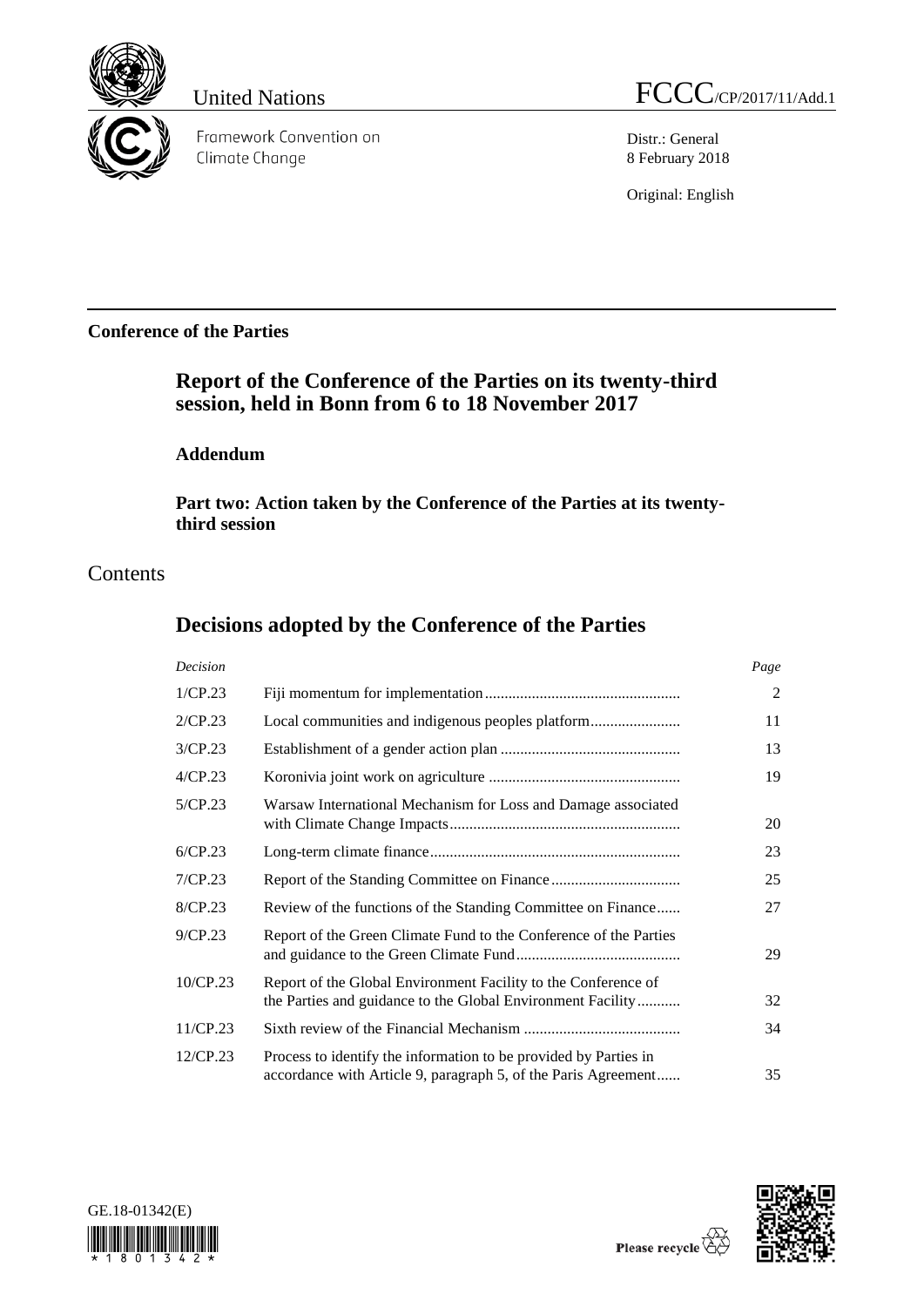# **Decision 1/CP.23**

### **Fiji momentum for implementation**

*The Conference of the Parties*,

*Recalling* the Paris Agreement, adopted under the Convention,

*Also recalling* decisions 1/CP.21, 1/CP.22 and 1/CMA.1,

*Congratulating* Parties that have ratified, accepted or approved, or acceded to the Paris Agreement,

*Underscoring* the importance of keeping the momentum and continuing to uphold the spirit and vision of the Paris Agreement,

*Highlighting* the urgency of the completion of the work programme under the Paris Agreement,

# **I. Completion of the work programme under the Paris Agreement**

1. *Welcomes* progress in the implementation of the work programme under the Paris Agreement, described in decision 1/CMA.1 and decision 1/CP.22, by the Conference of the Parties, all three subsidiary bodies and the constituted bodies under the Convention;

2. *Confirms* its firm determination to oversee and accelerate the completion of the work programme under the Paris Agreement by its twenty-fourth session (December 2018) and to forward the outcomes for consideration and adoption by the Conference of the Parties serving as the meeting of the Parties to the Paris Agreement at the third part of its first session (December 2018);

3. *Requests* the secretariat to develop an online platform that will provide an overview, based on the list contained in annex I, with weblinks to complete information and references on the work of the Conference of the Parties and the subsidiary and constituted bodies on the work programme under the Paris Agreement;

4. *Reiterates* its request to the subsidiary and constituted bodies to accelerate their work on the work programme under the Paris Agreement and to forward the outcomes to the Conference of the Parties at its twenty-fourth session at the latest;<sup>1</sup>

<span id="page-1-0"></span>5. *Recognizes* that an additional negotiating session for all three subsidiary bodies may be needed between the forty-eighth sessions of the subsidiary bodies (April–May 2018) and the twenty-fourth session of the Conference of the Parties, to facilitate the timely completion of the work programme under the Paris Agreement by the twenty-fourth session of the Conference of the Parties, in accordance with decisions 1/CP.22 and 1/CMA.1;

6. *Decides* that its President, in consultation with the Bureau of the Conference of the Parties and the Co-Chairs of the Ad Hoc Working Group on the Paris Agreement, will assess the need for the additional negotiating session referred to in paragraph [5](#page-1-0) above, on the basis of the outcomes of the forty-eighth sessions of the Subsidiary Body for Scientific and Technological Advice and the Subsidiary Body for Implementation and the fifth part of the first session of the Ad Hoc Working Group on the Paris Agreement (April–May 2018), and guide the secretariat accordingly;

7. *Agrees* that, should the additional negotiating session referred to in paragraph [5](#page-1-0) above be needed, it would address matters relating to the work programme under the Paris Agreement being considered by the subsidiary bodies;

 $\overline{a}$ 

<sup>&</sup>lt;sup>1</sup> Decision 1/CP.22, paragraph 10.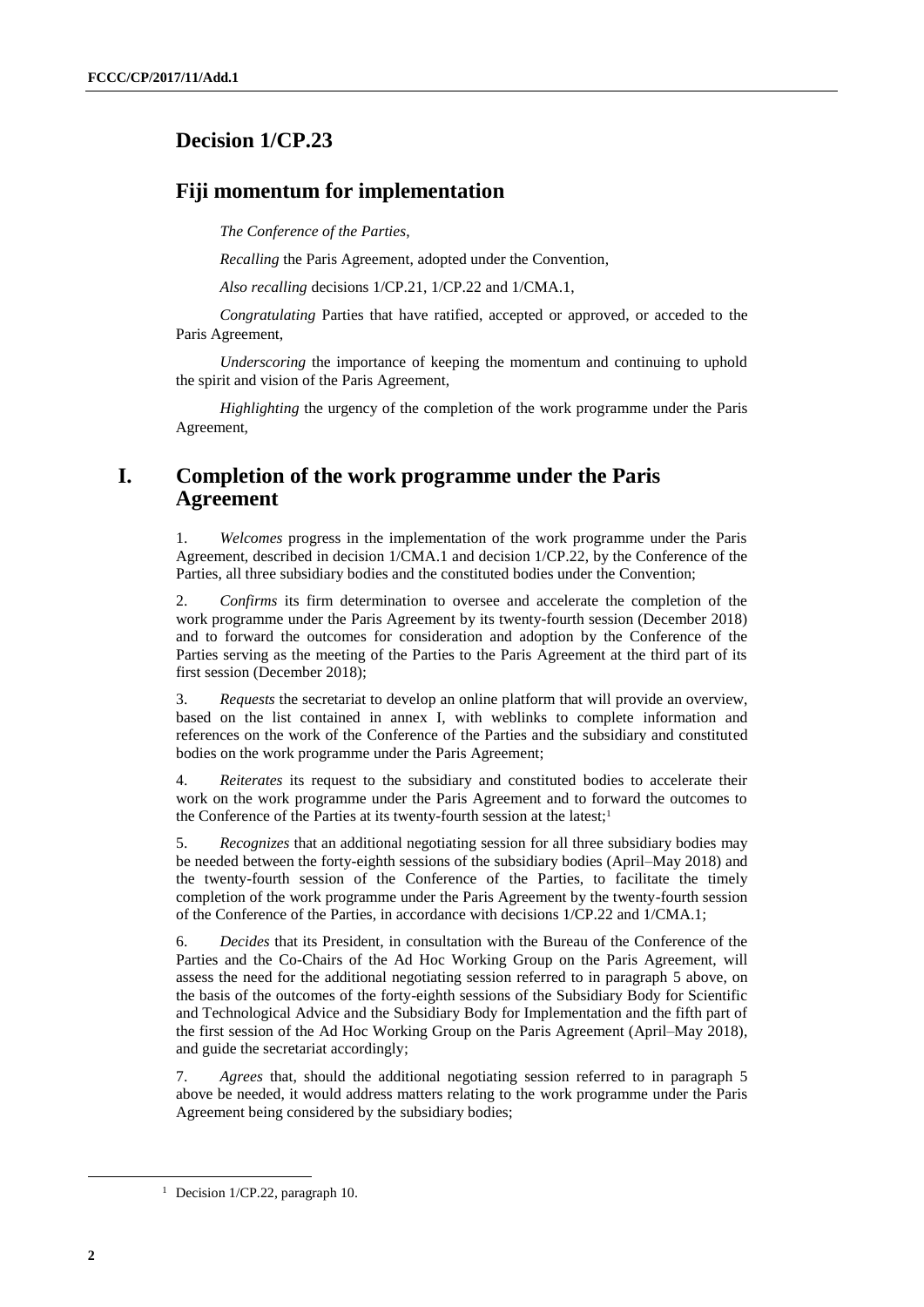8. *Also agrees* that the additional negotiating session referred to in paragraph [5](#page-1-0) above should be organized in a cost-effective manner, including with respect to the length of the session and related logistical matters such as interpretation and translation into the official United Nations languages, while also allowing for the effective participation of delegates from developing countries;

9. *Requests* the secretariat to make provisional and, if required, final arrangements for the additional negotiating session referred to in paragraph [5](#page-1-0) above, and to finalize the arrangements should the additional negotiating session be confirmed, subject to the availability of financial resources;

### **II. Talanoa Dialogue**

10. *Welcomes with appreciation* the design of the 2018 facilitative dialogue, to be known as the Talanoa Dialogue, announced at the twenty-third session of the Conference of the Parties by the Presidents of the twenty-second and twenty-third sessions of the Conference of the Parties, as contained in the informal note by the Presidencies of the twenty-second and twenty-third sessions of the Conference of the Parties (see annex II);

11. *Launches* the Talanoa Dialogue, which will start in January 2018;

# **III. Pre-2020 implementation and ambition**

*Noting* that all Parties share the view that pre-2020 implementation and ambition are of utmost importance,

*Emphasizing* that enhanced pre-2020 ambition can lay a solid foundation for enhanced post-2020 ambition,

*Recognizing* the importance of continued consideration by the Conference of the Parties of the efforts of Parties in relation to action and support in the pre-2020 period,

*Also recognizing* the importance of bringing visibility to and creating a more coherent understanding of the pre-2020 work of the UNFCCC bodies,

*Further recognizing* the commitment undertaken by developed country Parties to a goal of mobilizing jointly USD 100 billion annually by 2020 to address the needs of developing countries in the context of meaningful mitigation actions and transparency on implementation,

*Noting* that biennial high-level ministerial dialogues on climate finance will be held in 2018 and 2020 in accordance with decision 3/CP.19,

*Also noting* that the Standing Committee on Finance will prepare biennial assessments and overviews of climate finance flows in 2018 and 2020 in accordance with decision 2/CP.17,

12. *Requests* the President of the Conference of the Parties and the UNFCCC Executive Secretary to send joint letters to Parties to the Kyoto Protocol that are yet to ratify the Doha Amendment to the Kyoto Protocol urging them to deposit their instruments of acceptance with the Depositary as soon as possible;

13. *Also requests* the secretariat to consult the United Nations Secretary-General on ways to promote the ratification of the Doha Amendment to the Kyoto Protocol;

<span id="page-2-0"></span>14. *Invites* Parties to submit via the submission portal, <sup>2</sup> by 1 May 2018, additional information on progress in implementing decision 1/CP.21, section IV: enhanced action prior to 2020;

15. *Requests* the secretariat to prepare a synthesis report on the submissions referred to in paragraph [14](#page-2-0) above as input to the stocktake referred to in paragraph [17](#page-3-0) below;

 $\overline{a}$ 

<sup>2</sup> [http://www4.unfccc.int/sites/submissionportal/Pages/Home.aspx.](http://www4.unfccc.int/sites/submissionportal/Pages/Home.aspx)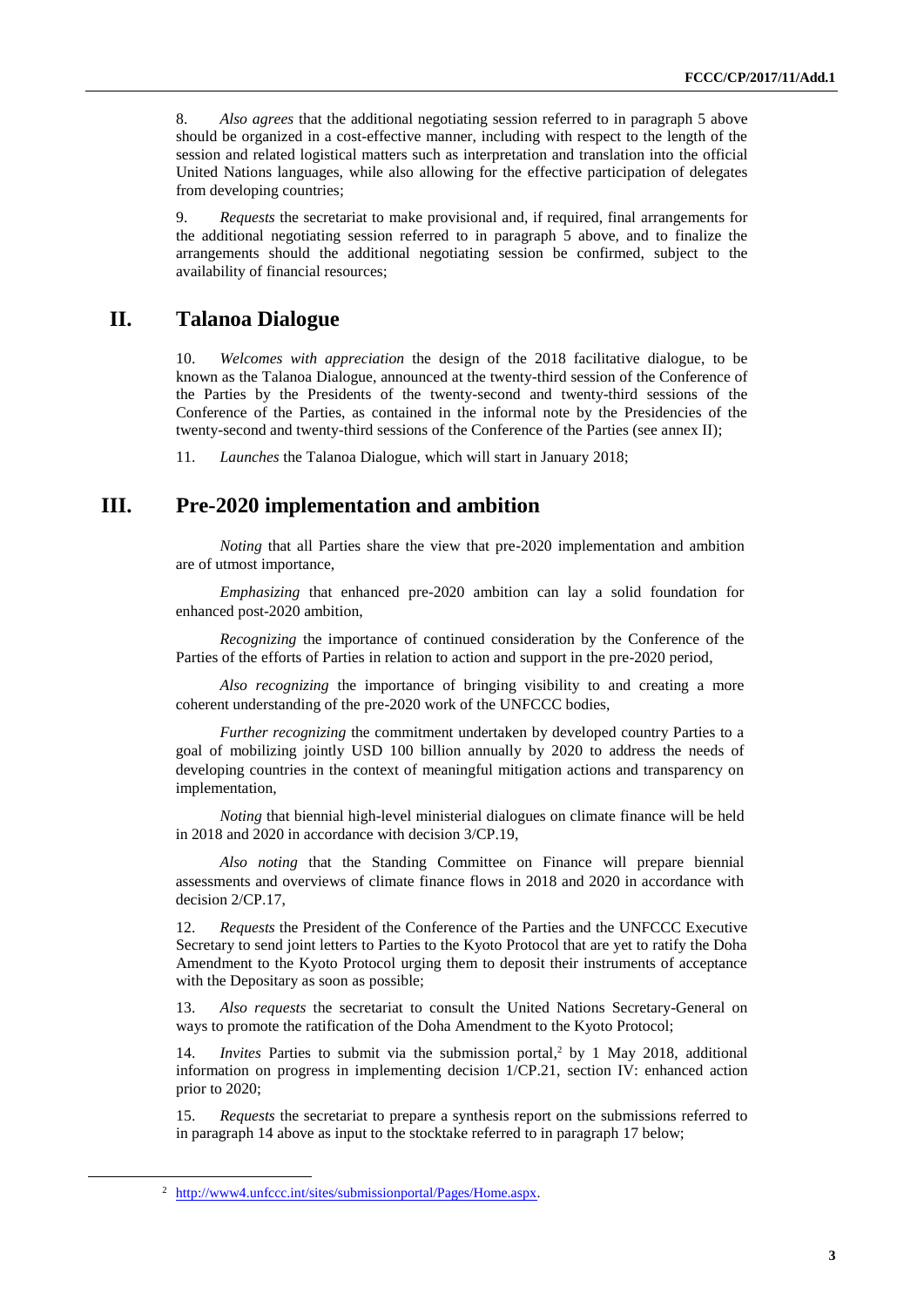<span id="page-3-1"></span>16. *Welcomes* the report of the President of the Conference of the Parties that noted that the 2018 facilitative dialogue<sup>3</sup> (Talanoa Dialogue) will consider, as an element of the dialogue, the efforts of Parties in relation to action and support, as appropriate, in the pre-2020 period;

<span id="page-3-0"></span>17. *Decides* to convene a stocktake on pre-2020 implementation and ambition at the twenty-fourth session of the Conference of the Parties, which will apply the format of the  $2016$  facilitative dialogue<sup>4</sup> and consider, inter alia:

(a) The inputs of the Conference of the Parties, the Conference of the Parties serving as the meeting of the Parties to the Kyoto Protocol, the Subsidiary Body for Implementation, the Subsidiary Body for Scientific and Technological Advice, the constituted bodies under the Convention and the Kyoto Protocol, and the operating entities of the Financial Mechanism;

(b) The mitigation efforts of Parties in the pre-2020 period;

(c) The provision of support in the pre-2020 period;

(d) The work of the Marrakech Partnership for Global Climate Action, including the summaries for policymakers of the technical examination processes and the yearbooks on climate action prepared by the high-level champions;

<span id="page-3-2"></span>18. *Also decides* to convene a stocktake on pre-2020 implementation and ambition at the twenty-fifth session of the Conference of the Parties (November 2019), which will apply the format of the stocktake referred to in paragraph [17](#page-3-0) above and consider, inter alia:

(a) The inputs of the Conference of the Parties, the Conference of the Parties serving as the meeting of the Parties to the Kyoto Protocol, the Subsidiary Body for Implementation, the Subsidiary Body for Scientific and Technological Advice, the constituted bodies under the Convention and the Kyoto Protocol, and the operating entities of the Financial Mechanism;

(b) The outcomes of the high-level ministerial dialogue on climate finance to be held at the twenty-fourth session of the Conference of the Parties;

(c) The relevant outcomes of the Talanoa Dialogue referred to in paragraph [16](#page-3-1) above;

(d) The outcomes of the stocktake referred to in paragraph [17](#page-3-0) above;

(e) The work of the Marrakech Partnership for Global Climate Action, including the summaries for policymakers of the technical examination processes and the yearbooks on climate action prepared by the high-level champions;

19. *Requests* the secretariat to prepare reports on the stocktakes referred to in paragraphs [17](#page-3-0) and [18](#page-3-2) above;

20. *Takes note* of the estimated budgetary implications of the activities to be undertaken by the secretariat referred to in this decision and *requests* that the actions called for in this decision be undertaken subject to the availability of financial resources.

<sup>3</sup> Pursuant to decision 1/CP.21, paragraph 20, and decision 1/CP.22, paragraph 16.

<sup>4</sup> As established by decision 1/CP.21, paragraph 115. See als[o http://unfccc.int/9985.](http://unfccc.int/9985)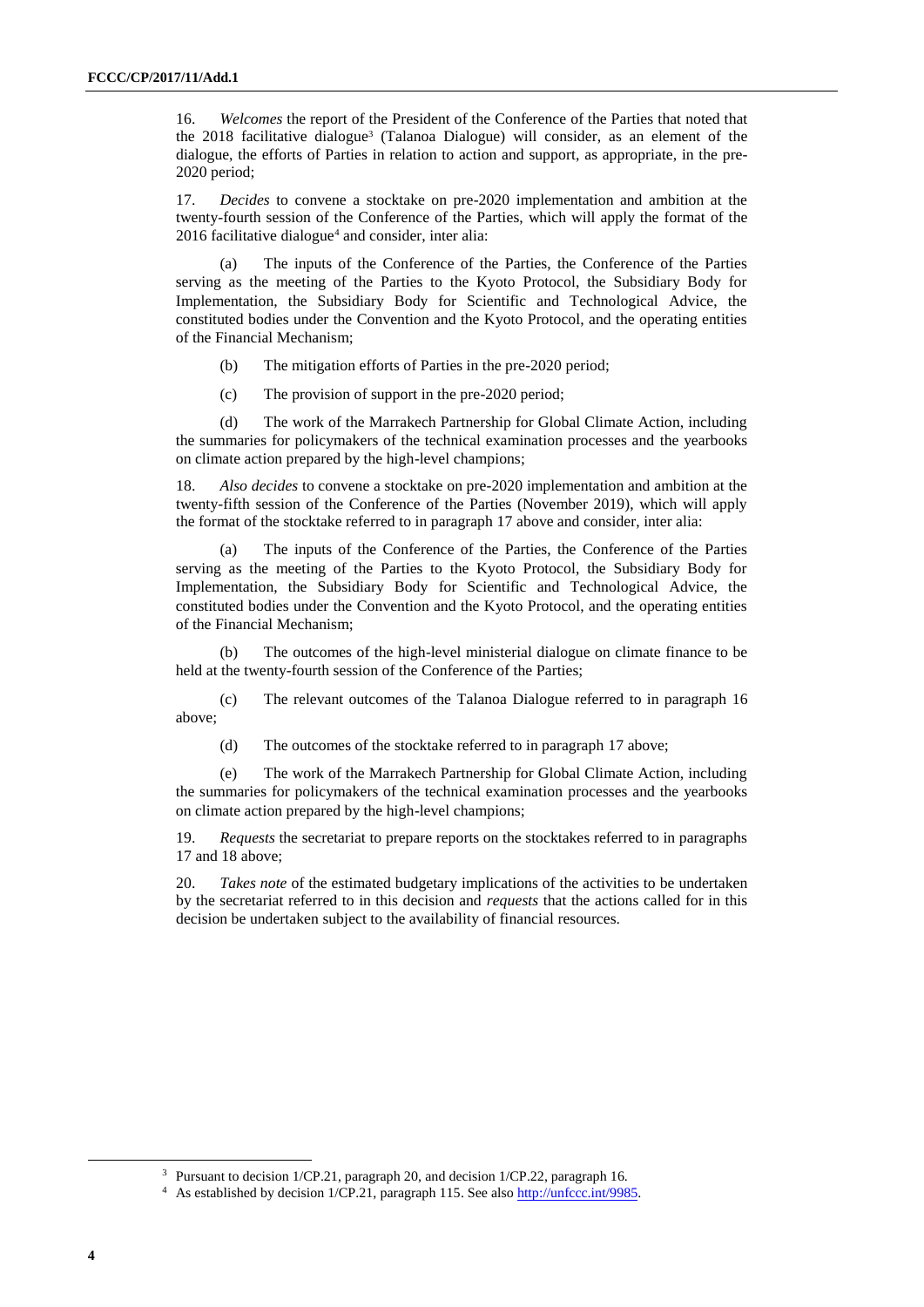### **Annex I**

-

# **Work of the Conference of the Parties and the subsidiary and constituted bodies on the work programme under the Paris Agreement for the first session of the Conference of the Parties serving as the meeting of the Parties to the Paris Agreement**<sup>1</sup>

Matters relating to Article 4 of the Paris Agreement and paragraphs 22–35 of decision 1/CP.21

(a) Further guidance in relation to the mitigation section of decision 1/CP.21 *(APA\** )

Modalities and procedures for the operation and use of a public registry referred to in Article 4, paragraph 12 (NDC registry) *(SBI)*

(c) Common time frames for NDCs (Article 4, paragraph 10) *(SBI)*

(d) Modalities, work programme and functions under the Paris Agreement of the forum on the impact of the implementation of response measures *(SBSTA/SBI)*

Matters relating to Article 6 of the Paris Agreement and paragraphs 36–40 of decision 1/CP.21

(a) Guidance on cooperative approaches (Article 6, paragraph 2) (*SBSTA*)

(b) Rules, modalities and procedures for the mechanism (Article 6, paragraph 4) (*SBSTA*)

(c) Work programme under the framework for non-market approaches (Article 6, paragraph 8) *(SBSTA)*

- Matters relating to Article 7 of the Paris Agreement and paragraphs 41, 42 and 45 of decision 1/CP.21
	- (a) Further guidance for the adaptation communication (*APA*)

(b) Modalities and procedures for the operation and use of a public registry referred to in Article 7, paragraph 12 (adaptation registry) (*SBI*)

(c) Review of adaptation-related institutional arrangements under the Convention (*AC; SBSTA/SBI*)

(d) Methodologies for assessing adaptation needs with a view to assisting developing country Parties without placing an undue burden on them (*AC; SBSTA/SBI*)

(e) Modalities for the recognition of adaptation efforts of developing country Parties under Article 7, paragraph 3 (*AC/LEG; SBSTA/SBI*)

Methodologies to facilitate the mobilization of support for adaptation in developing countries (*AC/LEG, in collaboration with SCF; SBSTA/SBI*)

(g) Methodologies on reviewing the adequacy and effectiveness of adaptation and support referred to in Article 7, paragraph 14(c) *(AC/LEG, in collaboration with SCF; SBSTA/SBI)*

Matters relating to Article 8 of the Paris Agreement and paragraphs 47–51 of decision 1/CP.21

<sup>&</sup>lt;sup>1</sup> Weblinks to facilitators' notes prepared during this session will be made available on the UNFCCC website.

<sup>\*</sup> Abbreviations: AC = Adaptation Committee, APA = Ad Hoc Working Group on the Paris Agreement, COP = Conference of the Parties, LEG = Least Developed Countries Expert Group,  $NDC =$  nationally determined contribution,  $SBI =$  Subsidiary Body for Implementation, SBSTA = Subsidiary Body for Scientific and Technological Advice, SCF = Standing Committee on Finance, WIM Excom = Executive Committee of the Warsaw International Mechanism for Loss and Damage associated with Climate Change Impacts.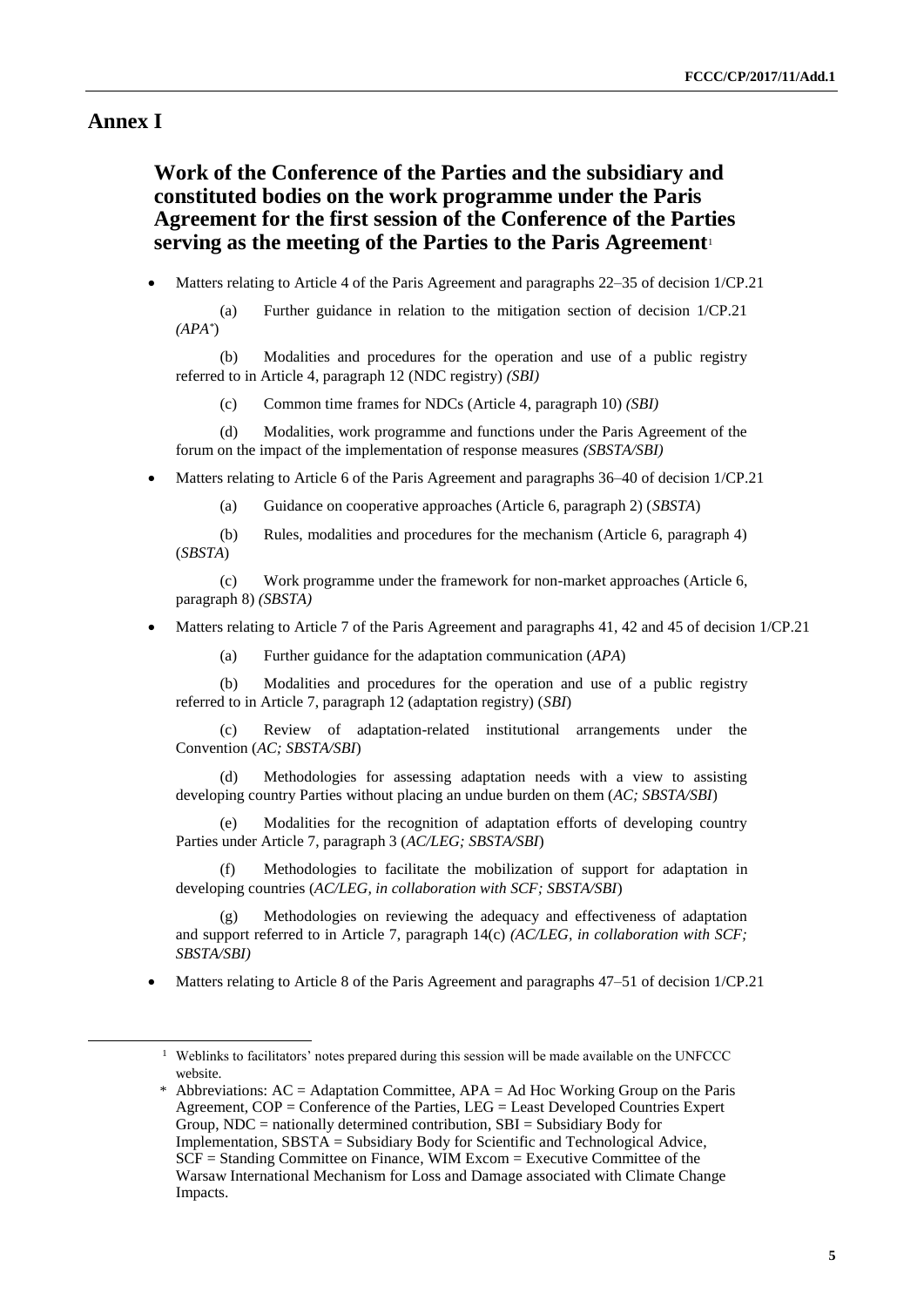(a) Warsaw International Mechanism for Loss and Damage associated with Climate Change Impacts *(WIM Excom)*

Matters relating to Article 9 of the Paris Agreement and paragraphs 52–64 of decision 1/CP.21

(a) Modalities for the accounting of financial resources provided and mobilized through public interventions in accordance with Article 9, paragraph 7 *(SBSTA)*

(b) Process to identify information to be provided by Parties in accordance with Article 9, paragraph 5 (*COP*)

(c) Adaptation Fund *(APA)*

Matters relating to Article 10 of the Paris Agreement and paragraphs 66–70 of decision 1/CP.21

(a) Scope and modalities of the periodic assessment of the Technology Mechanism (*SBI*)

(b) Technology framework under Article 10, paragraph 4 *(SBSTA)*

Matters relating to Article 11 of the Paris Agreement and paragraph 81 of decision 1/CP.21

(a) Institutional arrangements on capacity-building to support the Paris Agreement (Article 11, paragraph 5) *(COP)*

Matters relating to Article 12 of the Paris Agreement and paragraphs 82 and 83 of decision 1/CP.21

Enhancing the implementation of education, training, public awareness, public participation and public access to information *(SBI)*

Matters relating to Article 13 of the Paris Agreement and paragraphs 84–98 of decision 1/CP.21

(a) Modalities, procedures and guidelines for the enhanced transparency framework for action and support *(APA)*

Matters relating to Article 14 of the Paris Agreement and paragraphs 99–101 of decision 1/CP.21

(a) Matters relating to the global stocktake (inputs/modalities) (*APA*)

Matters relating to Article 15 of the Paris Agreement and paragraphs 102 and 103 of decision 1/CP.21

(a) Modalities and procedures for the effective operation of the committee to facilitate implementation and promote compliance *(APA)*

Possible additional matters relating to the implementation of the Paris Agreement *(APA)*<sup>2</sup>

<sup>&</sup>lt;sup>2</sup> Different views were expressed by Parties on whether possible additional matters should be added to the work programme under the Paris Agreement for the first session of the Conference of the Parties serving as the meeting of the Parties to the Paris Agreement, including the issues discussed under agenda item 8 of the Ad Hoc Working Group on the Paris Agreement.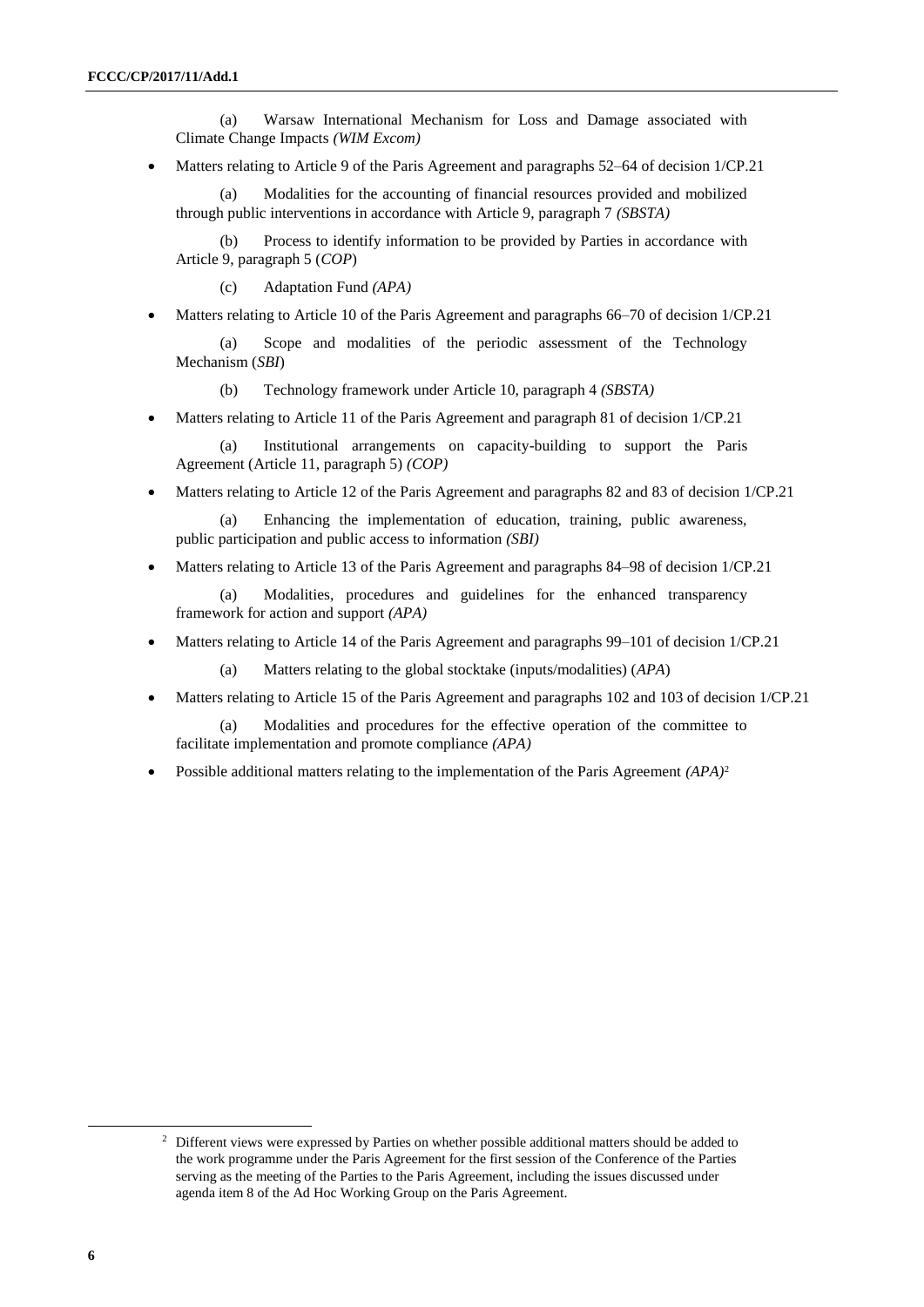### **Annex II**\*

[English only]

# Informal note by the Presidencies of COP 22 and COP 23

*17 November 2017*

# **Talanoa dialogue**

# **Approach**

*The Presidencies of COP 22 and COP 23 conducted extensive consultations on the Talanoa dialogue throughout 2017, which continued during the twenty-third session of the COP. This informal note has been prepared by the Presidencies of COP 22 and COP 23 on this basis.* 

### **Mandate**

The COP by its decision 1/CP.21, paragraph 20, decided to "convene a facilitative dialogue among Parties in 2018 to take stock of the collective efforts of Parties in relation to progress towards the long-term goal referred to in Article 4, paragraph 1, of the Agreement and to inform the preparation of nationally determined contributions pursuant to Article 4, paragraph 8, of the Agreement".

#### **Features of the Talanoa dialogue**

Based on input received by Parties, the main features of the dialogue are as follows:

- − The dialogue should be constructive, facilitative and solutions oriented;
- − The dialogue should not lead to discussions of a confrontational nature in which individual Parties or groups of Parties are singled out;
- − The dialogue will be conducted in the spirit of the Pacific tradition of Talanoa:
	- o Talanoa is a traditional approach used in Fiji and the Pacific to engage in an inclusive, participatory and transparent dialogue;
	- o The purpose of Talanoa is to share stories, build empathy and trust;
	- o During the process, participants advance their knowledge through common understanding;
	- o It creates a platform of dialogue, which results in better decision-making for the collective good;
	- o By focusing on the benefits of collective action, this process will inform decision-making and move the global climate agenda forward;
- − The dialogue should be conducted in a manner that promotes cooperation;
- − The dialogue will be structured around three general topics:
	- o Where are we?

- o Where do we want to go?
- o How do we get there?

<sup>\*</sup> Reproduced as received from the Presidents of the twenty-second and twenty-third sessions of the Conference of the Parties.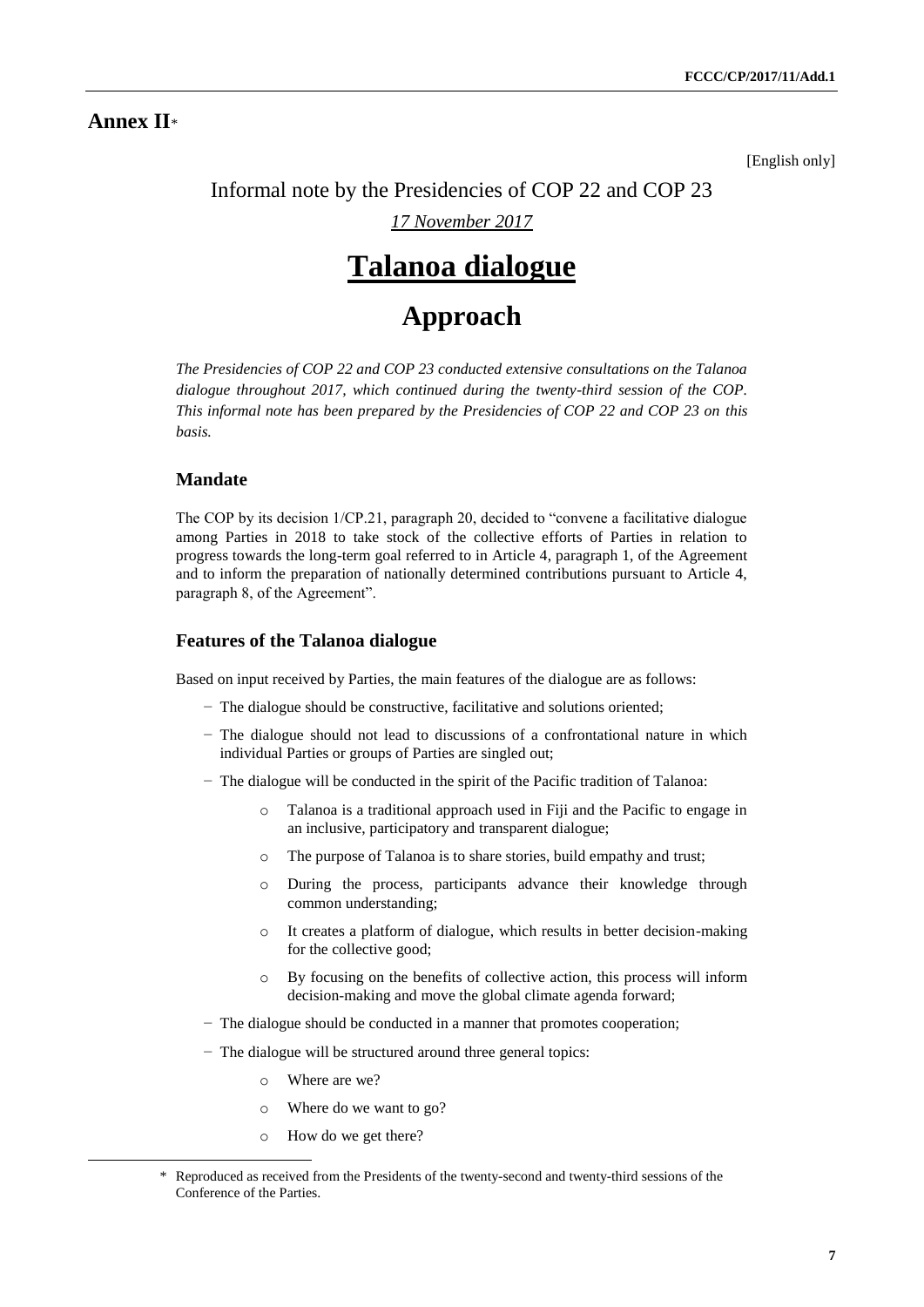- − The dialogue will be conducted in a manner that promotes enhanced ambition. The dialogue will consider, as one of its elements, the efforts of Parties on action and support, as appropriate, in the pre-2020 period;
- − The dialogue will fulfil its mandate, in a comprehensive and non-restrictive manner;
- − The dialogue will consist of a preparatory and a political phase;
- − The Presidencies of COP 23 and COP 24 will jointly lead both phases of the dialogue and co-chair the political phase at COP 24;
- − A dedicated space will be provided in the dialogue, both during the preparatory and the political phase to facilitate the understanding of the implications of the Special Report by the Intergovernmental Panel on Climate Change on Global Warming of 1.5°C;
- − As regards inputs to the dialogue:
	- The Special Report by the IPCC on global warming of  $1.5^{\circ}$ C requested by the COP will inform the dialogue;
	- o Parties, stakeholders and expert institutions are encouraged to prepare analytical and policy relevant inputs to inform the dialogue and submit these and other proposed inputs, including those from intergovernmental organisations and UNFCCC bodies, by 2 April 2018 for discussions in conjunction with the May session, and by 29 October 2018 for discussions in conjunction with COP 24;
	- o The Presidencies of COP 23 and COP 24 will also provide inputs to inform the dialogue;
	- o An online platform will facilitate access to all inputs to the dialogue, which will be overseen by the Presidencies of COP 23 and COP 24;
	- o The secretariat will be requested to prepare relevant inputs and to develop and manage the online platform under the guidance of the Presidencies of COP 23 and COP 24;
- − The preparatory phase will seek to build a strong evidence-based foundation for the political phase:
	- o The preparatory phase will start after the dialogue is launched at COP 23, in January 2018, and will end at COP 24;
	- o Parties and non-Party stakeholders are invited to cooperate in convening local, national, regional or global events in support of the dialogue and to prepare and make available relevant inputs;
	- o The May discussions will be used to explore the three central topics informed by inputs by various actors and institutions, including from the Technical Examination Process and Global Climate Action, with the support of the high-level champions;
	- o Summaries from all discussions will be prepared under the authority of the Presidencies of COP 23 and COP 24;
	- o The information and insights gained during the preparatory phase will be synthesised by the Presidencies of COP 23 and COP 24 to provide a foundation for the political phase;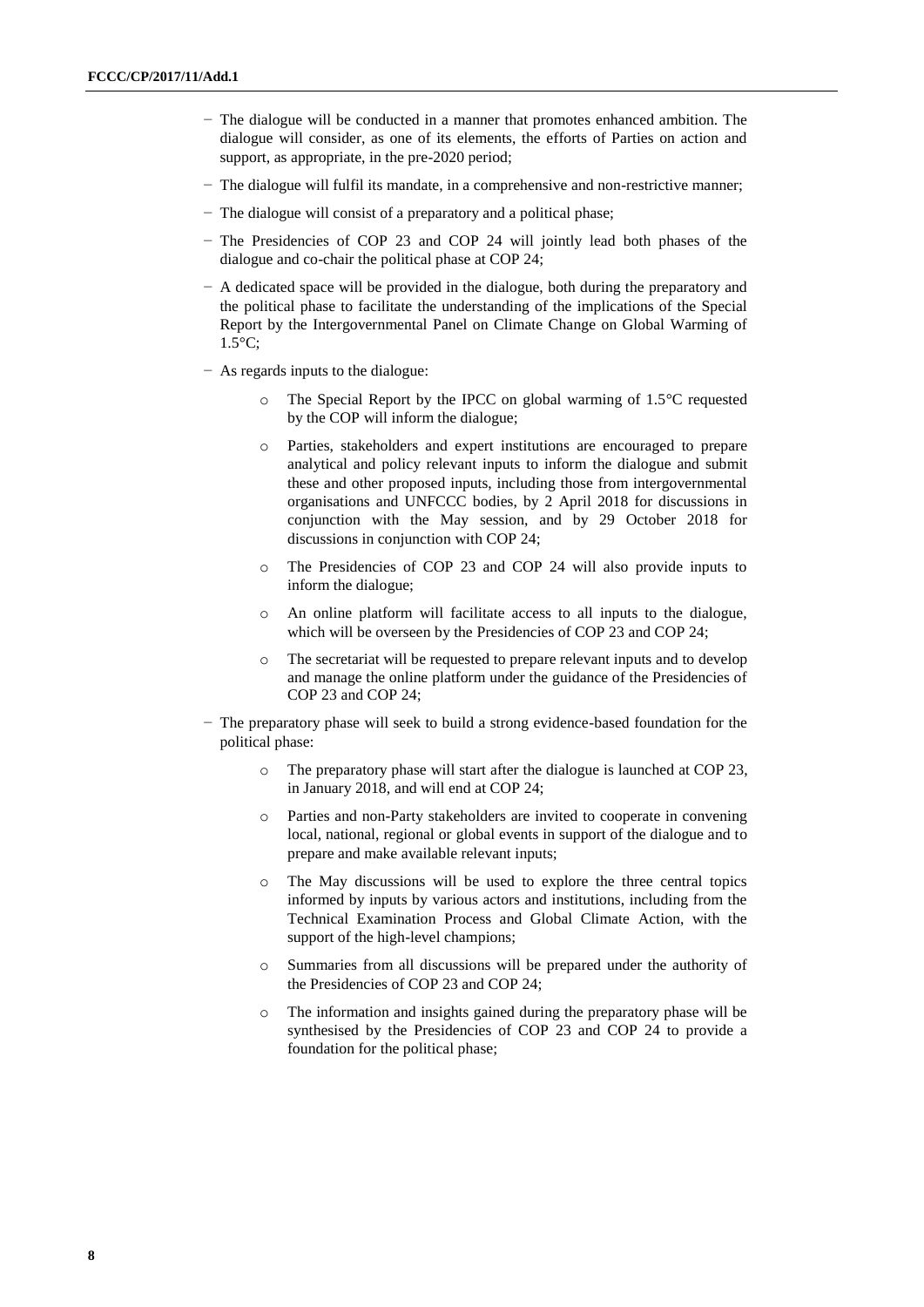

- − The political phase will bring high-level representatives of Parties together to take stock of the collective efforts of Parties in relation to progress towards the long-term goal referred to in Article 4, paragraph 1, of the Agreement and to inform the preparation of nationally determined contributions pursuant to Article 4, paragraph 8, of the Agreement:
	- o The political phase will take place at COP 24 with the participation of Ministers;
	- o This phase will build on the preparatory phase and focus on the objectives of the dialogue;
	- o Political discussions will include roundtables to ensure focussed and interactive discussions among Ministers;
	- o At the closing meeting of the dialogue, the Presidencies of COP 23 and COP 24 will provide a summary of key messages from the roundtables;

Figure 1 - Preparatory phase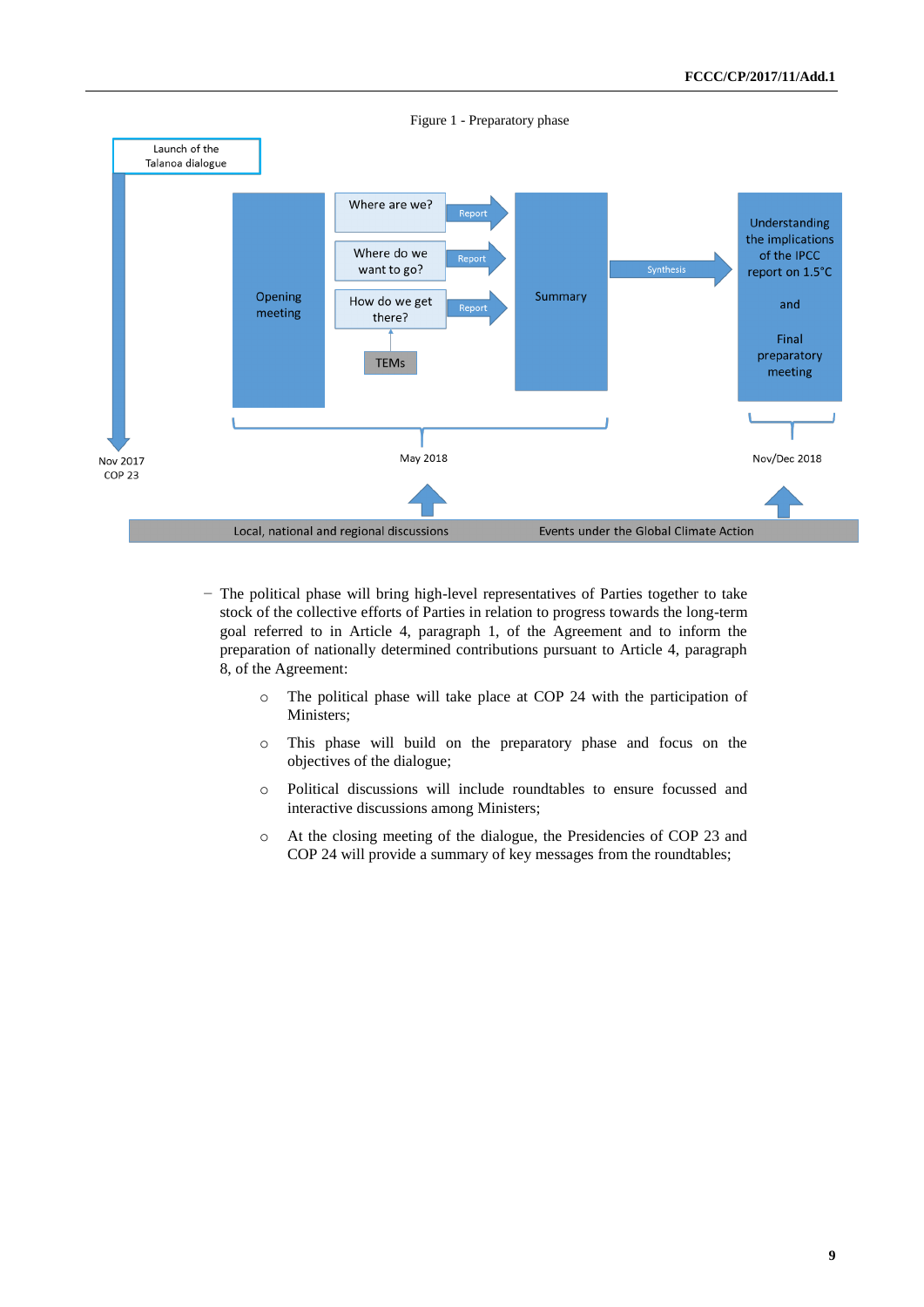

Figure 2 - Political phase

- − It will be important to send clear forward looking signals to ensure that the outcome of the dialogue is greater confidence, courage and enhanced ambition;
- − The outcome of the dialogue is expected to capture the political momentum, and help Parties to inform the preparation of nationally determined contributions;
- − The outputs of the dialogue will include reports and summaries of the discussions.

*14th plenary meeting 18 November 2017*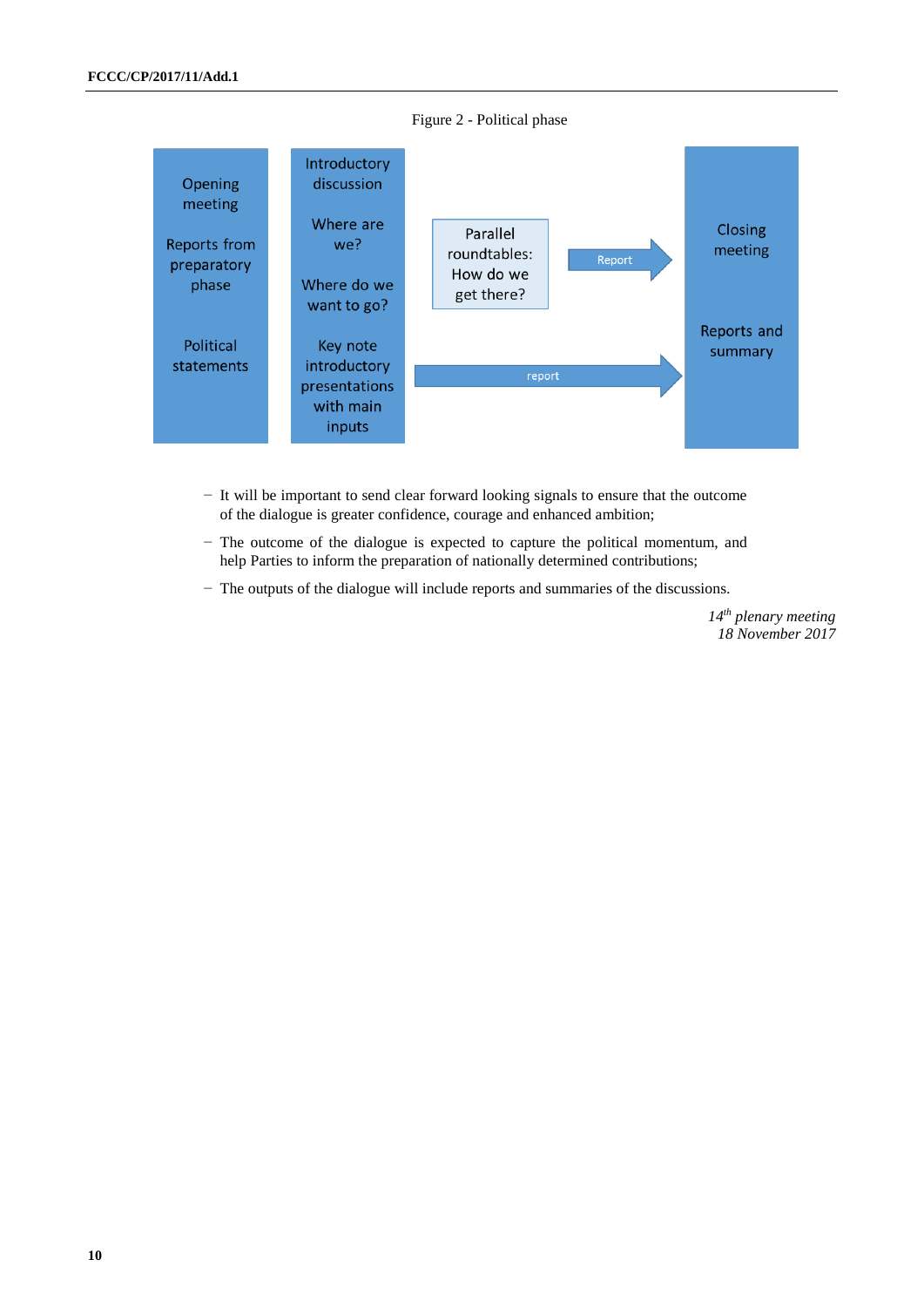### **Decision 2/CP.23**

### **Local communities and indigenous peoples platform**

#### *The Conference of the Parties*,

*Recalling* the United Nations Declaration on the Rights of Indigenous Peoples, decision 1/CP.21 and the Paris Agreement,

*Acknowledging* that Parties should, when taking action to address climate change, respect, promote and consider their respective obligations on the rights of indigenous peoples and local communities,

*Emphasizing* the role of local communities and indigenous peoples in achieving the targets and goals set out in the Convention, the Paris Agreement and the 2030 Agenda for Sustainable Development, and *recognizing* their vulnerability to climate change,

*Reaffirming* the need to strengthen the knowledge, technologies, practices and efforts of local communities and indigenous peoples related to addressing and responding to climate change, and the importance of the platform established for the exchange of experience and sharing of best practices related to mitigation and adaptation in a holistic and integrated manner,

1. *Notes with appreciation* the submissions from Parties,<sup>1</sup> indigenous peoples organizations and other relevant organizations<sup>2</sup> on the purpose, content and structure of the local communities and indigenous peoples platform (hereinafter referred to as the platform);

2. *Acknowledges* the fruitful exchange of views that took place during the open multistakeholder dialogue that was convened by the Chair of the Subsidiary Body for Scientific and Technological Advice and co-moderated with a representative of indigenous peoples organizations during the forty-sixth session of the Subsidiary Body for Scientific and Technological Advice, on 16 and 17 May 2017;<sup>3</sup>

3. *Notes with appreciation* the support provided by Belgium and New Zealand for the participation of representatives of indigenous peoples organizations in the multistakeholder dialogue referred to in paragraph 2 above;

4. *Welcomes* the report on the proposals on the operationalization of the platform based on the open multi-stakeholder dialogue referred to in paragraph 2 above and the submissions received;<sup>4</sup>

5. *Decides* that the overall purposes of the platform will be to strengthen the knowledge, technologies, practices and efforts of local communities and indigenous peoples related to addressing and responding to climate change, to facilitate the exchange of experience and the sharing of best practices and lessons learned related to mitigation and adaptation in a holistic and integrated manner and to enhance the engagement of local communities and indigenous peoples in the UNFCCC process;

6. *Also decides* that the platform will perform the following functions:

(a) Knowledge: the platform should promote the exchange of experience and best practices with a view to applying, strengthening, protecting and preserving traditional knowledge, knowledge of indigenous peoples and local knowledge systems, as well as

<sup>&</sup>lt;sup>1</sup> Available at [http://www4.unfccc.int/submissions/SitePages/sessions.aspx?showOnlyCurrentCalls=1&themes=Ada](http://www4.unfccc.int/submissions/SitePages/sessions.aspx?showOnlyCurrentCalls=1&themes=Adaptation&expectedsubmissionfrom=Parties&focalBodies=SBSTA) [ptation&expectedsubmissionfrom=Parties&focalBodies=SBSTA.](http://www4.unfccc.int/submissions/SitePages/sessions.aspx?showOnlyCurrentCalls=1&themes=Adaptation&expectedsubmissionfrom=Parties&focalBodies=SBSTA)

<sup>&</sup>lt;sup>2</sup> Available at [http://unfccc.int/documentation/submissions\\_from\\_non](http://unfccc.int/documentation/submissions_from_non-party_stakeholders/items/7482.php)[party\\_stakeholders/items/7482.php.](http://unfccc.int/documentation/submissions_from_non-party_stakeholders/items/7482.php)

<sup>&</sup>lt;sup>3</sup> Se[e http://unfccc.int/10151.](http://unfccc.int/10151)

<sup>4</sup> FCCC/SBSTA/2017/6.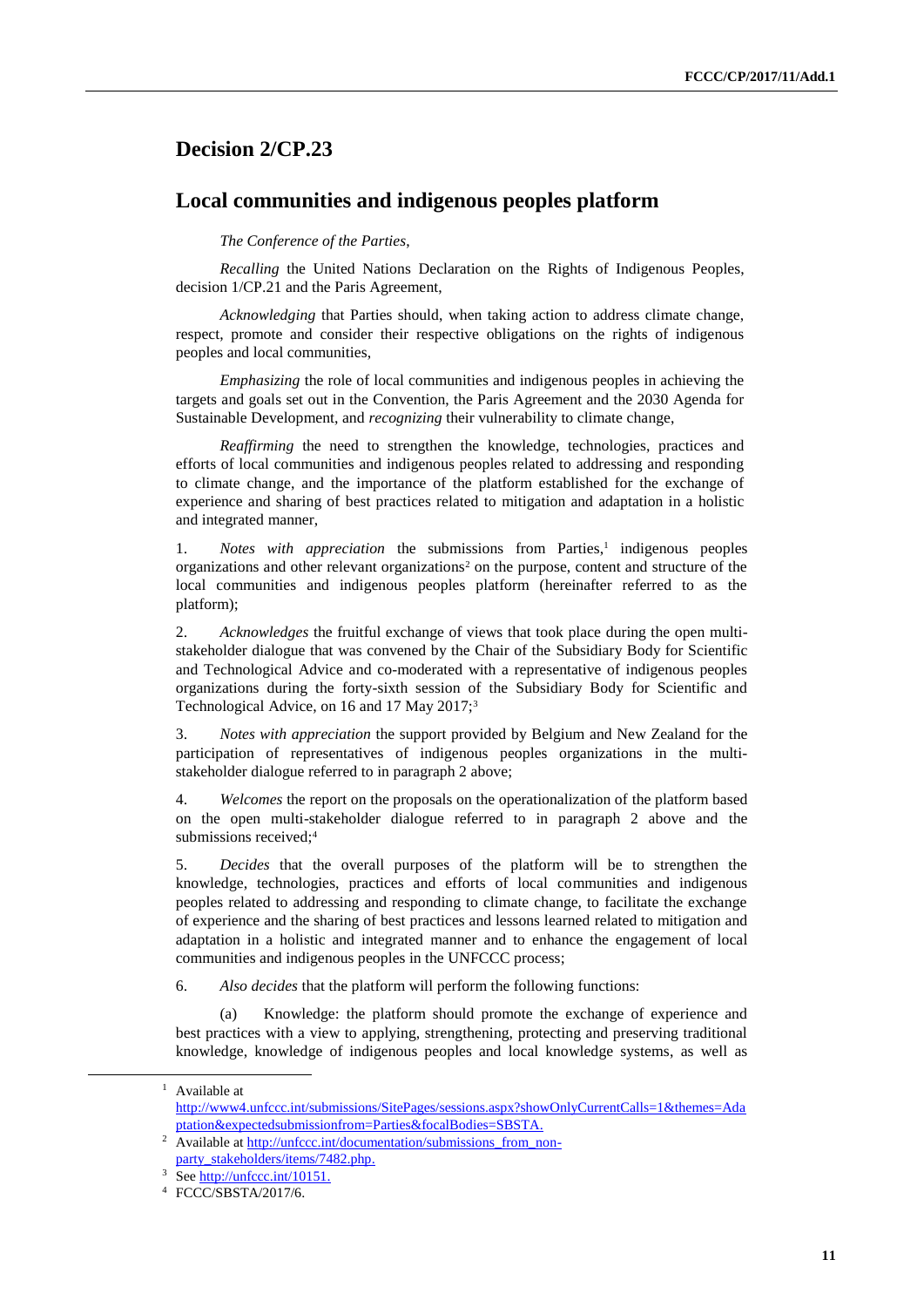technologies, practices and efforts of local communities and indigenous peoples related to addressing and responding to climate change, taking into account the free, prior and informed consent of the holders of such knowledge, innovations and practices;

(b) Capacity for engagement: the platform should build the capacity of indigenous peoples and local communities to enable their engagement in the UNFCCC process and the capacity of Parties and other relevant stakeholders to engage with the platform and with local communities and indigenous peoples, including in the context of the implementation of the Paris Agreement and other climate change related processes;

(c) Climate change policies and actions: the platform should facilitate the integration of diverse knowledge systems, practices and innovations in designing and implementing international and national actions, programmes and policies in a manner that respects and promotes the rights and interests of local communities and indigenous peoples. The platform should also facilitate the undertaking of stronger and more ambitious climate action by indigenous peoples and local communities that could contribute to the achievement of the nationally determined contributions of the Parties concerned;

7. *Further decides* to continue to work towards the full operationalization of the platform;

8. *Recommends* that the processes under the platform, including its operationalization, take into account, inter alia, the interests and views of local communities and indigenous peoples, as well as the following principles proposed by indigenous peoples organizations: full and effective participation of indigenous peoples; equal status of indigenous peoples and Parties, including in leadership roles; self-selection of indigenous peoples representatives in accordance with indigenous peoples' own procedures; and adequate funding from the secretariat and voluntary contributions to enable the functions referred to in paragraph 6 above;

9. *Decides* that the first activity of the platform will be a multi-stakeholder workshop on implementing the functions referred to in paragraph 6 above, to be co-moderated by the Chair of the Subsidiary Body for Scientific and Technological Advice and a representative of local communities and indigenous peoples organizations, who will each make an equal contribution to the design of the workshop;

10. *Requests* the Subsidiary Body for Scientific and Technological Advice to consider at its forty-eighth session (April–May 2018) the further operationalization of the platform, including the establishment of a facilitative working group, which would not be a negotiating body under the Convention, and the modalities for the development of a workplan for the full implementation of the functions referred to in paragraph 6 above, with balanced representation of local communities and indigenous peoples and Parties, and to conclude its considerations by making recommendations to the Conference of the Parties at its twenty-fourth session (December 2018);

11. *Takes note* of the estimated budgetary implications of the activities to be undertaken by the secretariat referred to in paragraph 9 above;

12. *Requests* that the actions of the secretariat called for in this decision be undertaken subject to the availability of financial resources.

> *12th plenary meeting 17 November 2017*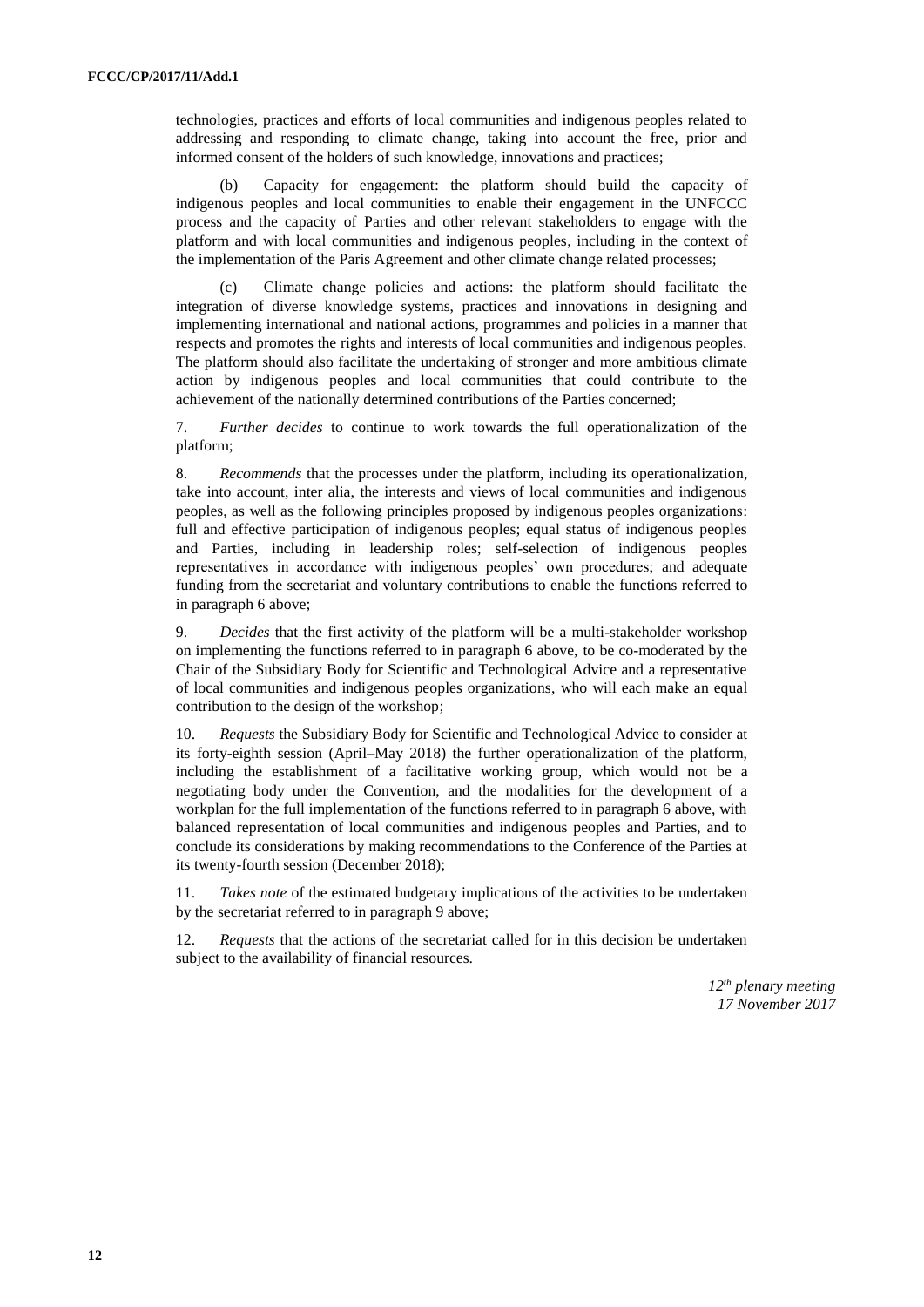### **Decision 3/CP.23**

### **Establishment of a gender action plan**

#### *The Conference of the Parties*,

*Recalling* decisions 36/CP.7, 1/CP.16, 23/CP.18, 18/CP.20, 1/CP.21 and 21/CP.22, as well as the Paris Agreement,

*Reaffirming* the General Assembly resolution on the 2030 Agenda for Sustainable Development,

*Noting* that gender-responsive climate policy continues to require further strengthening in all activities concerning adaptation, mitigation and related means of implementation (finance, technology development and transfer, and capacity-building), as well as decision-making on the implementation of climate policies.<sup>1</sup>

*Also noting* that, notwithstanding the progress made by Parties in implementing the decisions referred to above, there is a need for women to be represented in all aspects of the Convention process and a need for gender mainstreaming through all relevant targets and goals in activities under the Convention as an important contribution to increasing their effectiveness,

*Acknowledging with appreciation* the important role of the extended Lima work programme on gender in integrating gender considerations into the work of Parties and the secretariat in implementing the Convention, and the role of the gender action plan (contained in the annex) in supporting the implementation of gender-related decisions and mandates under the UNFCCC process,

*Recalling* decision 21/CP.22, paragraph 27, which mandated the development of a gender action plan in order to support the implementation of gender-related decisions and mandates under the UNFCCC process, which may include priority areas, key activities and indicators, timelines for implementation, responsible and key actors and indicative resource requirements for each activity, and the further elaboration of its review and monitoring processes,

*Also recalling* that Parties should, when taking action to address climate change, respect, promote and consider their respective obligations on human rights as well as gender equality,

*Taking into account* the imperative of a just transition of the workforce when implementing the gender action plan,

1. *Adopts* the gender action plan, contained in the annex, under the Lima work programme on gender;

2. *Invites* Parties, members of constituted bodies, United Nations organizations, observers and other stakeholders to participate and engage in implementing the gender action plan with a view to advancing towards the goal of mainstreaming a gender perspective in all elements of climate action;

3. *Welcomes* the technical paper prepared by the secretariat on achieving the goal of gender balance; 2

4. *Notes* the lack of progress made in delegations and constituted bodies towards the goal of gender balance;

5. *Requests* the secretariat to prepare, for consideration by the Subsidiary Body for Implementation at its session to be held in November 2019, a synthesis report on the

<sup>&</sup>lt;sup>1</sup> Decision 21/CP.22.

<sup>2</sup> FCCC/TP/2017/8.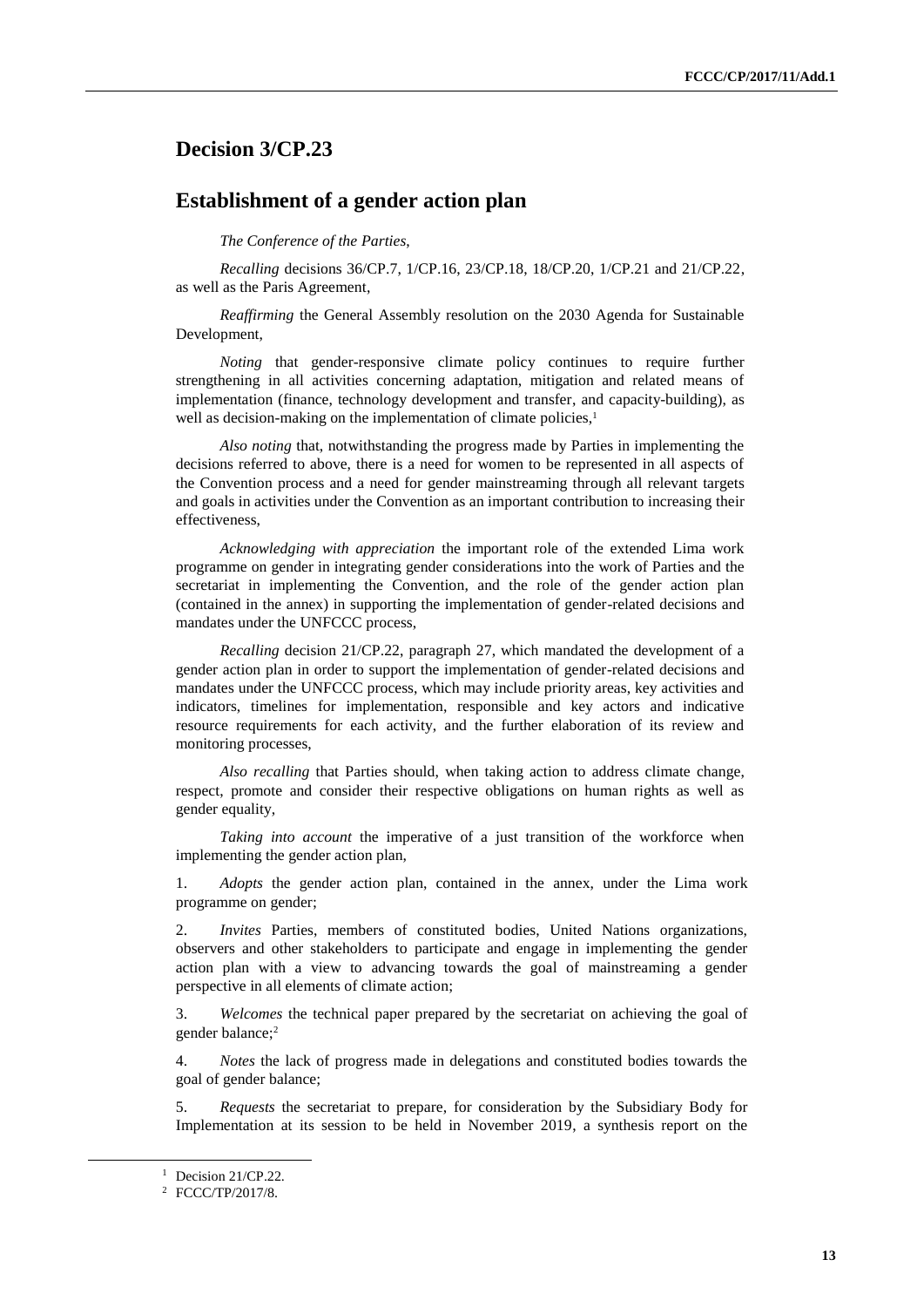implementation of the gender action plan, identifying areas of progress, areas for improvement and further work to be undertaken in subsequent action plans, so as to elaborate recommendations for consideration by the Conference of the Parties at its twentyfifth session (November 2019) in the context of the review referred to in paragraph 7 below;

6. *Decides* that the topics of the annual in-session workshops to be held in conjunction with the sessions of the subsidiary bodies taking place in the first sessional period of 2018 and 2019<sup>3</sup> will be based on the submission referred to in activity E.1 of priority area E of the gender action plan (see table 5) and on the short- and long-term impacts of the gender action plan, which may also be informed by the synthesis report referred to in paragraph 5 above, respectively;

7. *Also decides* to review, at its twenty-fifth session, the implementation of the gender action plan in the context of the review of the Lima work programme on gender $4$  so as to consider the next steps, including an assessment of the impacts of the gender action plan;

8. *Invites* Parties and relevant organizations to participate and engage in the implementation of gender-related activities within the gender action plan, including enhancing the capacity of the gender focal point of the secretariat;

9. *Takes note* of the estimated budgetary implications of the activities to be undertaken by the secretariat referred to in paragraphs 1, 5 and 6 above;

10. *Requests* that the actions of the secretariat called for in this decision be undertaken subject to the availability of financial resources.

<sup>&</sup>lt;sup>3</sup> Decision 21/CP.22, paragraphs 11 and 12.

<sup>4</sup> Decision 21/CP.22, paragraph 6.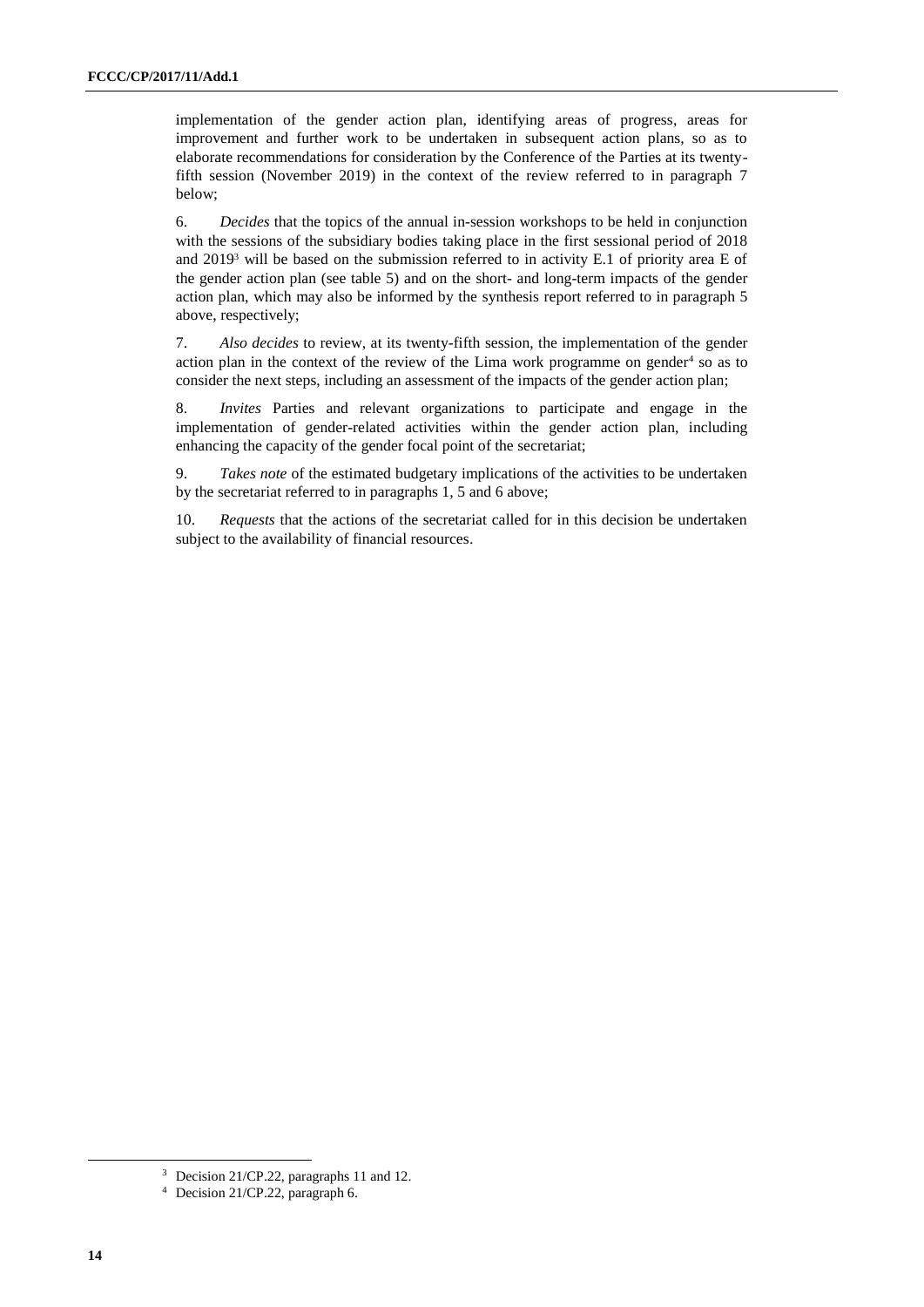### **Annex**

### **Gender action plan**

1. By decision 21/CP.22, paragraph 27, the Subsidiary Body for Implementation was requested to develop a gender action plan (GAP) in order to support the implementation of gender-related decisions and mandates in the UNFCCC process, which may include priority areas, key activities and indicators, timelines for implementation, responsible and key actors and indicative resource requirements for each activity, and to further elaborate its review and monitoring processes.

2. The GAP, created under the Lima work programme on gender, seeks to advance women's full, equal and meaningful participation and promote gender-responsive climate policy and the mainstreaming of a gender perspective in the implementation of the Convention and the work of Parties, the secretariat, United Nations entities and all stakeholders at all levels.

3. Gender-responsive climate policy requires further strengthening in all activities concerning adaptation, mitigation and related means of implementation (finance, technology development and transfer, and capacity-building) as well as decision-making on the implementation of climate policies. The GAP recognizes the need for women to be represented in all aspects of the UNFCCC process and the need for gender mainstreaming through all relevant targets and goals in activities under the Convention as an important contribution to increasing their effectiveness.

4. The GAP recognizes that gender-related action is being progressed across all areas of the Convention and with respect to the Paris Agreement. Many of the activities in the GAP have been the subject of action by a variety of relevant organizations and will continue to require further action beyond the time frame of the plan.

5. The activities in the GAP vary in terms of measurability, and Parties are at various stages in terms of progress on this agenda. Some actions may be afforded differing degrees of prioritization according to the nature and scale of the climate policies being implemented and the capacities of Parties. The GAP recognizes that climate action under the Convention is a Party-driven process.

### **Priority areas**

6. Parties, the secretariat and relevant organizations are invited to undertake the activities contained in the GAP, as appropriate. The GAP sets out, in five priority areas, the activities that will drive the achievement of its objectives.

#### **A. Capacity-building, knowledge-sharing and communication**

7. The GAP seeks to enhance the understanding and expertise of stakeholders on the systematic integration of gender considerations and the application of such understanding and expertise in the thematic areas under the Convention and the Paris Agreement and in policies, programmes and projects on the ground.

#### **B. Gender balance, participation and women's leadership**

8. The GAP seeks to achieve and sustain the full, equal and meaningful participation of women in the UNFCCC process.

#### **C. Coherence**

9. The GAP seeks to strengthen the integration of gender considerations within the work of UNFCCC bodies, the secretariat and other United Nation entities and stakeholders towards the consistent implementation of gender-related mandates and activities.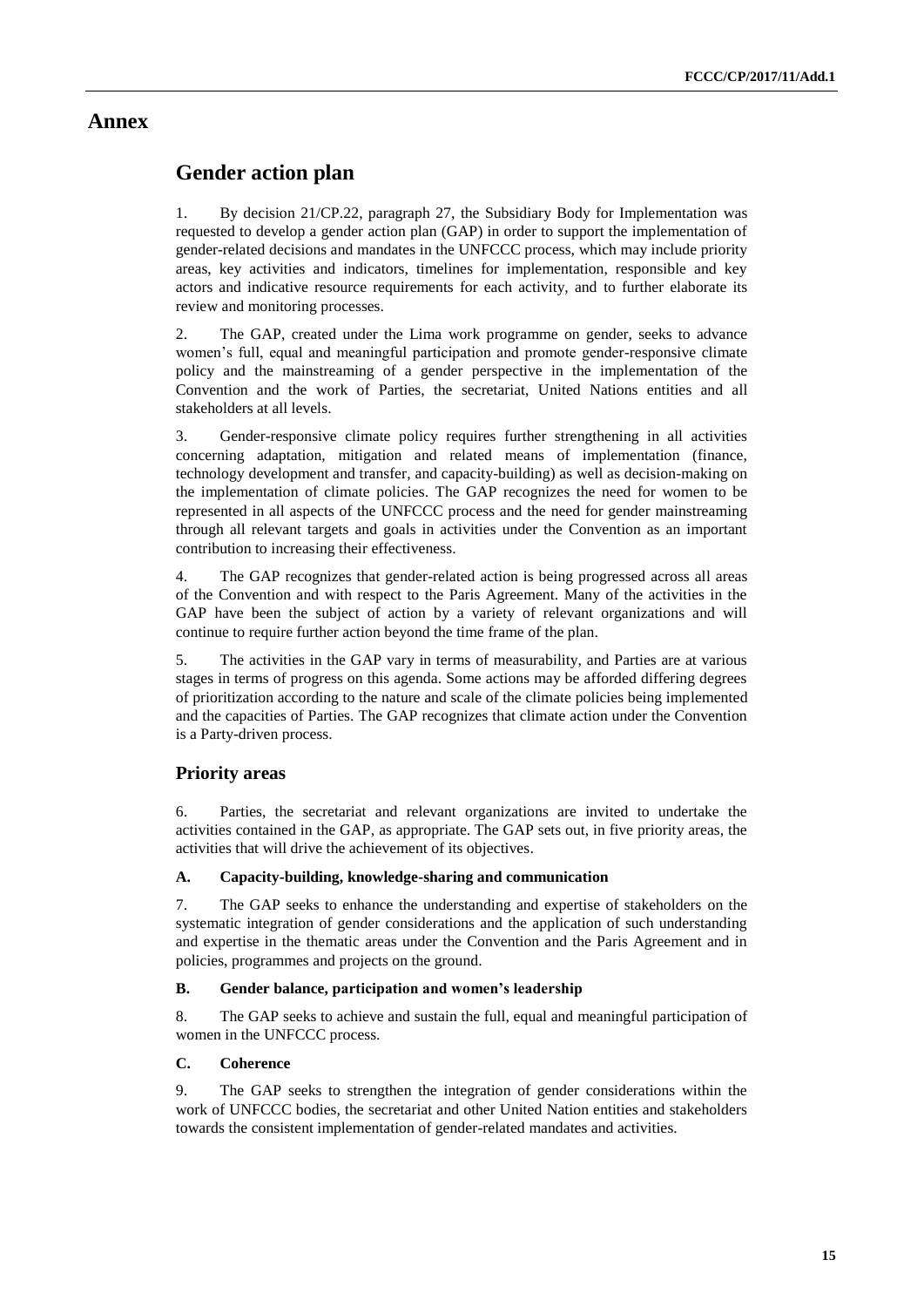#### **D. Gender-responsive implementation and means of implementation**

10. The GAP aims to ensure the respect, promotion and consideration of gender equality and the empowerment of women in the implementation of the Convention and the Paris Agreement.

#### **E. Monitoring and reporting**

11. The GAP seeks to improve tracking in relation to the implementation of and reporting on gender-related mandates under the UNFCCC.

#### Table 1

#### **Priority area A: capacity-building, knowledge-sharing and communication**

| Activity                                                                                                                                                                                                                                                                                                                                                                                                                                                                                                                                                                                                                                                                                                                                                                                                           | Responsible actors                                                                                                              | Timeline | <b>Deliverables</b>                                                   |
|--------------------------------------------------------------------------------------------------------------------------------------------------------------------------------------------------------------------------------------------------------------------------------------------------------------------------------------------------------------------------------------------------------------------------------------------------------------------------------------------------------------------------------------------------------------------------------------------------------------------------------------------------------------------------------------------------------------------------------------------------------------------------------------------------------------------|---------------------------------------------------------------------------------------------------------------------------------|----------|-----------------------------------------------------------------------|
| A.1<br>Through the use of such mechanisms as workshops, technical<br>assistance, etc., enhance the capacity of Parties and stakeholders<br>to develop gender-responsive policies, plans and programmes on<br>adaptation, mitigation, capacity-building, technology and finance                                                                                                                                                                                                                                                                                                                                                                                                                                                                                                                                     | Parties, United Nations 2018<br>entities and relevant<br>organizations                                                          |          | Gender-<br>responsive<br>climate policies,<br>plans and<br>programmes |
| A.2<br>Make a submission on the systematic integration of gender-<br>sensitive and participatory education, training, public awareness,<br>public participation and public access to information from<br>national to local level into all mitigation and adaptation activities<br>implemented under the Convention and the Paris Agreement,<br>including into the implementation of nationally determined<br>contributions and the formulation of long-term low greenhouse<br>gas emission development strategies, and invite Parties to hold a<br>dialogue under the Action for Climate Empowerment agenda<br>item of the Subsidiary Body for Implementation on how Parties<br>and observer organizations have promoted the systematic<br>integration of gender considerations into the above-mentioned<br>issues | Parties and observer<br>organizations,<br>secretariat gender focal<br>point, and the Paris<br>Committee on<br>Capacity-building | 2018     | Submissions and<br>dialogue                                           |

#### Table 2

#### **Priority area B: gender balance, participation and women's leadership**

| Activity                                                                                                                                                                                                                                                                                                    | Responsible actors                                                   | Timeline  | <b>Deliverables</b>                                                                       |
|-------------------------------------------------------------------------------------------------------------------------------------------------------------------------------------------------------------------------------------------------------------------------------------------------------------|----------------------------------------------------------------------|-----------|-------------------------------------------------------------------------------------------|
| B.1<br>Promote travel funds as a means to support the participation of<br>women in national delegations at UNFCCC sessions, including<br>those from grass-roots, local and indigenous peoples<br>communities from developing countries, the least developed<br>countries and small island developing States | Parties, secretariat<br>and observer<br>organizations                | 2018-2019 | Promotion of<br>funds                                                                     |
| B.2<br>Include in regular notifications to Parties at the time of<br>nominations to UNFCCC bodies the latest report on the gender<br>composition of the relevant body                                                                                                                                       | Secretariat                                                          | 2018-2019 | Updated<br>information on<br>gender balance<br>at the time of<br>nominations to<br>bodies |
| B.3<br>Organize and conduct capacity-building training on leadership,<br>negotiation, facilitation and chairing in the context of the<br>UNFCCC process in conjunction with United Nations system-<br>wide efforts for women                                                                                | Parties, United<br>Nations entities and<br>relevant<br>organizations |           | Provision of<br>training                                                                  |
| B.4<br>Cooperate in, promote, facilitate, develop and implement formal<br>and non-formal education and training programmes focused on<br>climate change at all levels, targeting women and youth in                                                                                                         | Parties, United<br>Nations entities and<br>relevant<br>organizations |           | Training<br>programmes                                                                    |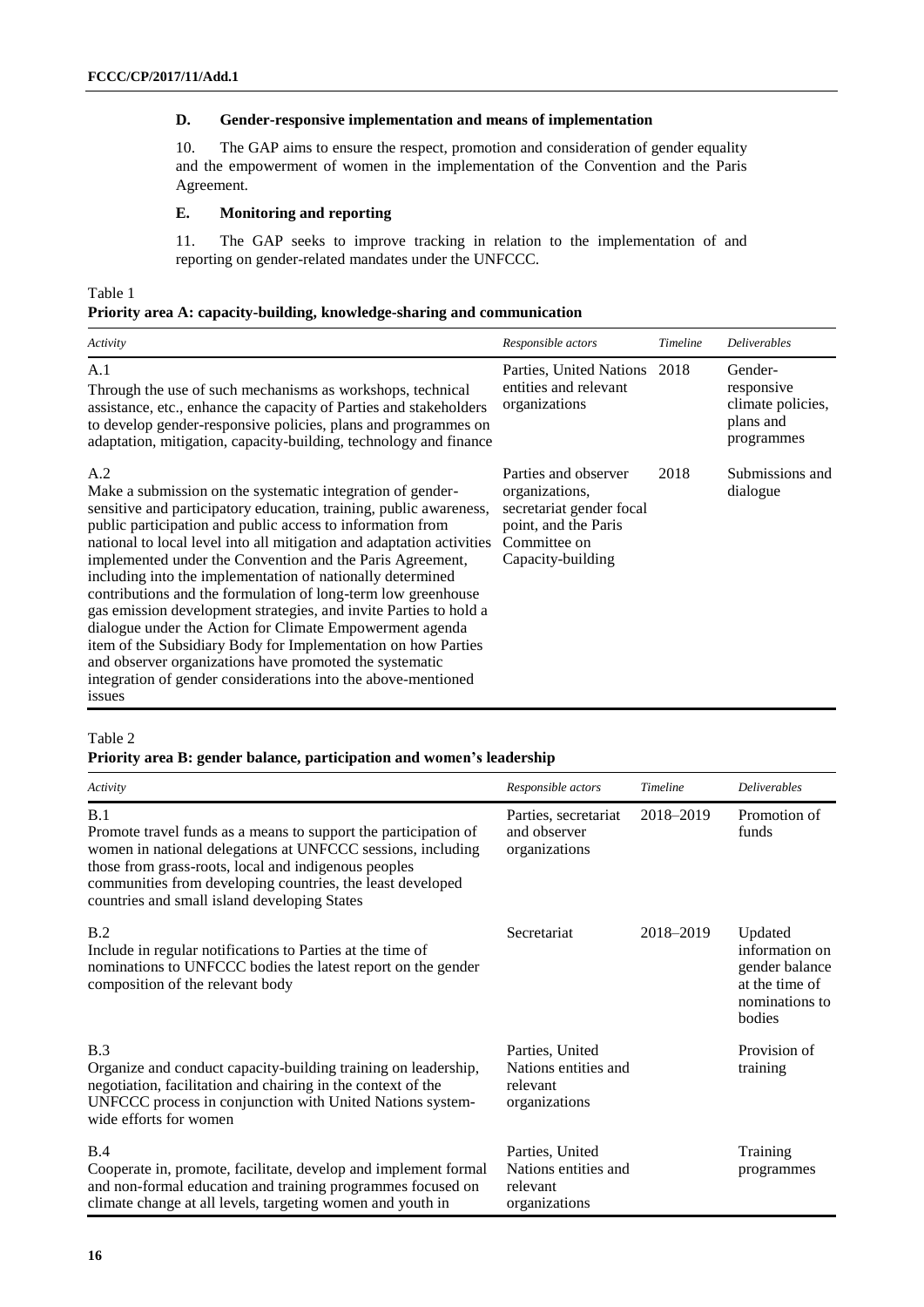| Activity                                                                                                                                                                                                                                                                 | Responsible actors                                                                                             | Timeline                                   | <b>Deliverables</b>                                                                                                              |  |
|--------------------------------------------------------------------------------------------------------------------------------------------------------------------------------------------------------------------------------------------------------------------------|----------------------------------------------------------------------------------------------------------------|--------------------------------------------|----------------------------------------------------------------------------------------------------------------------------------|--|
| particular at the national, regional and local levels, including the<br>exchange or secondment of personnel to train experts                                                                                                                                             |                                                                                                                |                                            |                                                                                                                                  |  |
| Table 3<br><b>Priority area C: coherence</b>                                                                                                                                                                                                                             |                                                                                                                |                                            |                                                                                                                                  |  |
| Activity                                                                                                                                                                                                                                                                 | Responsible actors                                                                                             | Timeline                                   | <b>Deliverables</b>                                                                                                              |  |
| C.1<br>At SBI 48 hold a dialogue, open to Parties and observers, with<br>the chairs of UNFCCC constituted bodies to discuss the<br>outcomes of the technical paper on entry points requested in<br>decision 21/CP.22, paragraph 13, and any potential<br>recommendations | Secretariat                                                                                                    | <b>SBI 48</b>                              | Dialogue                                                                                                                         |  |
| C.2<br>Provide capacity-building to chairs and members of UNFCCC<br>constituted bodies and technical teams of the secretariat on<br>how to integrate gender considerations into their respective<br>areas of work and on meeting the goal of gender balance              | Secretariat gender<br>team, United Nations<br>entities, other<br>stakeholders and<br>relevant<br>organizations |                                            | Chairs and<br>members of<br><b>UNFCCC</b><br>constituted bodies<br>supporting the<br>integration of<br>gender into their<br>work |  |
|                                                                                                                                                                                                                                                                          |                                                                                                                |                                            | Provision of<br>capacity-building                                                                                                |  |
| C.3<br>Share information on efforts made to support the<br>implementation of activities to enhance synergies with other<br>United Nations entities and processes, paying particular<br>attention to the 2030 Agenda for Sustainable Development                          | <b>United Nations</b><br>entities and other<br>relevant<br>organizations                                       | During<br>sessions<br>of the<br><b>COP</b> | Promotion of<br>efforts                                                                                                          |  |

*Abbreviations*: COP = Conference of the Parties, SBI = Subsidiary Body for Implementation.

#### Table 4

#### **Priority area D: gender-responsive implementation and means of implementation**

| Activity                                                                                                                                                                                                                                                                                                                                                                                                   | Responsible actors                                                                                                               | Timeline  | <b>Deliverables</b>   |
|------------------------------------------------------------------------------------------------------------------------------------------------------------------------------------------------------------------------------------------------------------------------------------------------------------------------------------------------------------------------------------------------------------|----------------------------------------------------------------------------------------------------------------------------------|-----------|-----------------------|
| D.1<br>Invite the Standing Committee on Finance to host a dialogue on<br>the implementation of its commitment to integrate gender<br>considerations into its work, emphasizing the relevance of<br>gender-responsive access to finance in the implementation of<br>climate action                                                                                                                          | Standing Committee on<br>Finance                                                                                                 | 2019      | Dialogue              |
| D.2<br>In cooperation with the UNEP DTU Partnership <sup>a</sup> and the<br>Climate Technology Centre and Network, invite interested<br>stakeholders to share information on the incorporation of<br>gender into technology needs assessments during Gender Day                                                                                                                                            | Parties, UNEP DTU<br>Partnership, Climate<br>Technology Centre and<br>Network, other relevant<br>stakeholders and<br>secretariat | 2018–2019 | Submissions           |
| D.3<br>Strengthen the capacity of gender mechanisms, including for<br>parliamentarians, the International Parliamentary Union,<br>commissions, funding ministries, non-governmental<br>organizations and civil society organizations, for the integration<br>of gender-responsive budgeting into climate finance, access<br>and delivery through training, expert workshops, technical<br>papers and tools | Parties, United Nations<br>entities, the Financial<br>Mechanism and other<br>stakeholders                                        | 2018      | Capacity-<br>building |

*<sup>a</sup>* The partnership, formerly known as the United Nations Environment Programme (UNEP) Risoe Centre, operates under a tripartite agreement between Denmark's Ministry of Foreign Affairs, the Technical University of Denmark (DTU) and UNEP.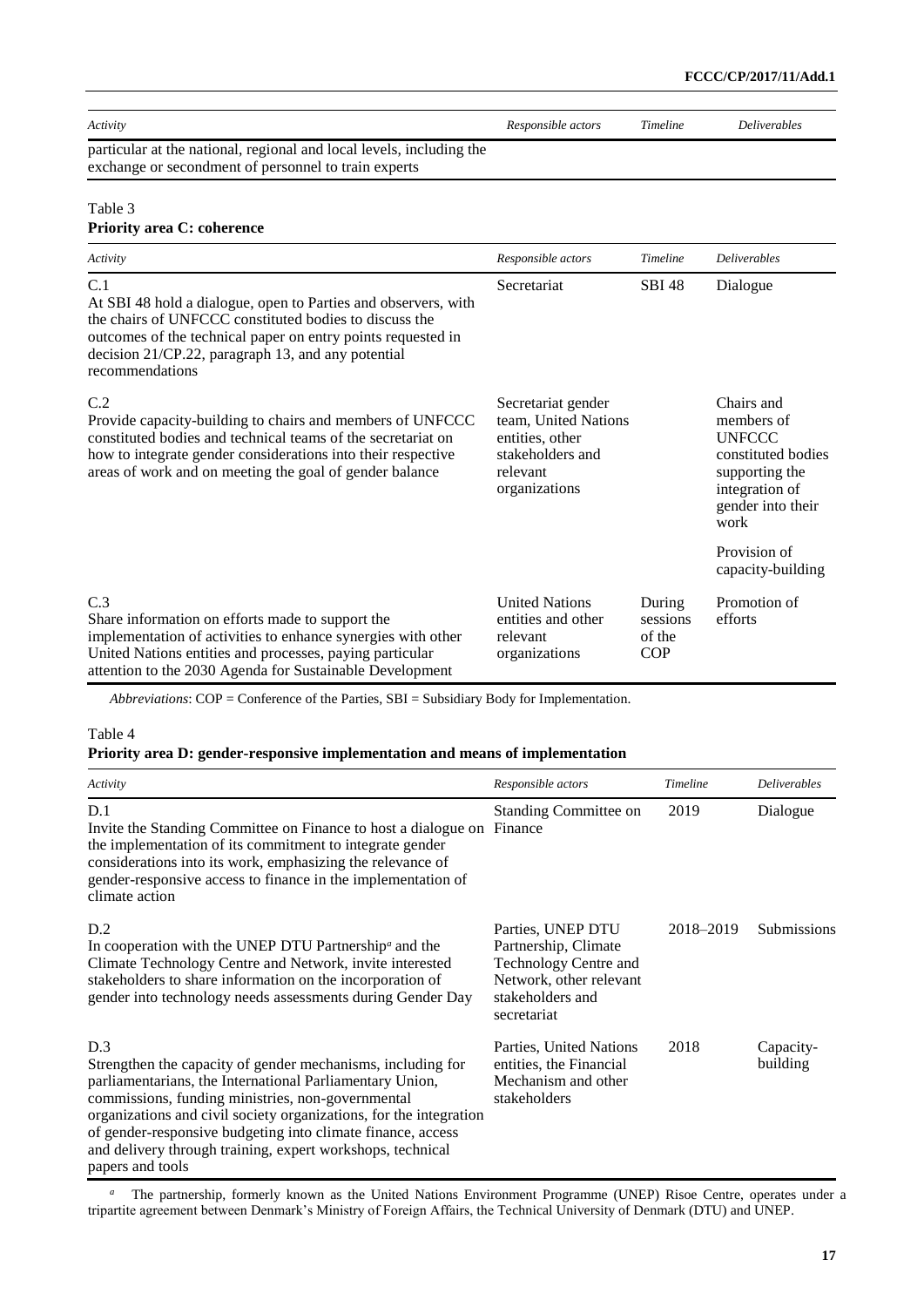### Table 5 **Priority area E: monitoring and reporting**

| Activity                                                                                                                                                                                                                                                                                                                                                                                                                                                                                                                                                                                                    | Responsible actors                                                                                                                                                  | <b>Timeline</b> | <b>Deliverables</b>                                                            |
|-------------------------------------------------------------------------------------------------------------------------------------------------------------------------------------------------------------------------------------------------------------------------------------------------------------------------------------------------------------------------------------------------------------------------------------------------------------------------------------------------------------------------------------------------------------------------------------------------------------|---------------------------------------------------------------------------------------------------------------------------------------------------------------------|-----------------|--------------------------------------------------------------------------------|
| E.1<br>Make a submission on the following, including sex-<br>disaggregated data and gender analysis, where applicable:<br>Information on the differentiated impacts of climate<br>(a)<br>change on women and men, with special attention paid to<br>local communities and indigenous peoples;<br>Integration of gender considerations into adaptation,<br>(b)<br>mitigation, capacity-building, Action for Climate<br>Empowerment, technology and finance policies, plans and<br>actions;<br>Policies and plans for and progress made in enhancing<br>(c)<br>gender balance in national climate delegations | Parties and observer<br>organizations                                                                                                                               | 2018            | Submission                                                                     |
| E.2<br>Prepare a synthesis report on the submissions received under<br>activity E.1                                                                                                                                                                                                                                                                                                                                                                                                                                                                                                                         | Secretariat                                                                                                                                                         | 2019            | Synthesis report                                                               |
| E.3<br>Update the report on how the Climate Technology Centre and<br>Network, in executing its modalities and procedures, working<br>in conjunction with the Technology Executive Committee (to<br>ensure coherence and synergy within the Technology<br>Mechanism), has contributed to the aim of accelerating the<br>development and transfer of technology, taking into account<br>gender considerations                                                                                                                                                                                                 | Climate Technology<br>Centre and Network<br>and Technology<br><b>Executive Committee</b>                                                                            |                 | Report, with<br>recommendations                                                |
| E.4<br>Encourage knowledge exchange activities among the<br>secretariat staff across all thematic areas to update on work<br>related to gender                                                                                                                                                                                                                                                                                                                                                                                                                                                              | Secretariat, in<br>cooperation with<br>United Nations entities,<br>including the United<br>Nations Entity for<br>Gender Equality and<br>the Empowerment of<br>Women |                 | Report on the<br>knowledge<br>exchange<br>Account of<br>exchange<br>activities |

*12th plenary meeting 17 November 2017*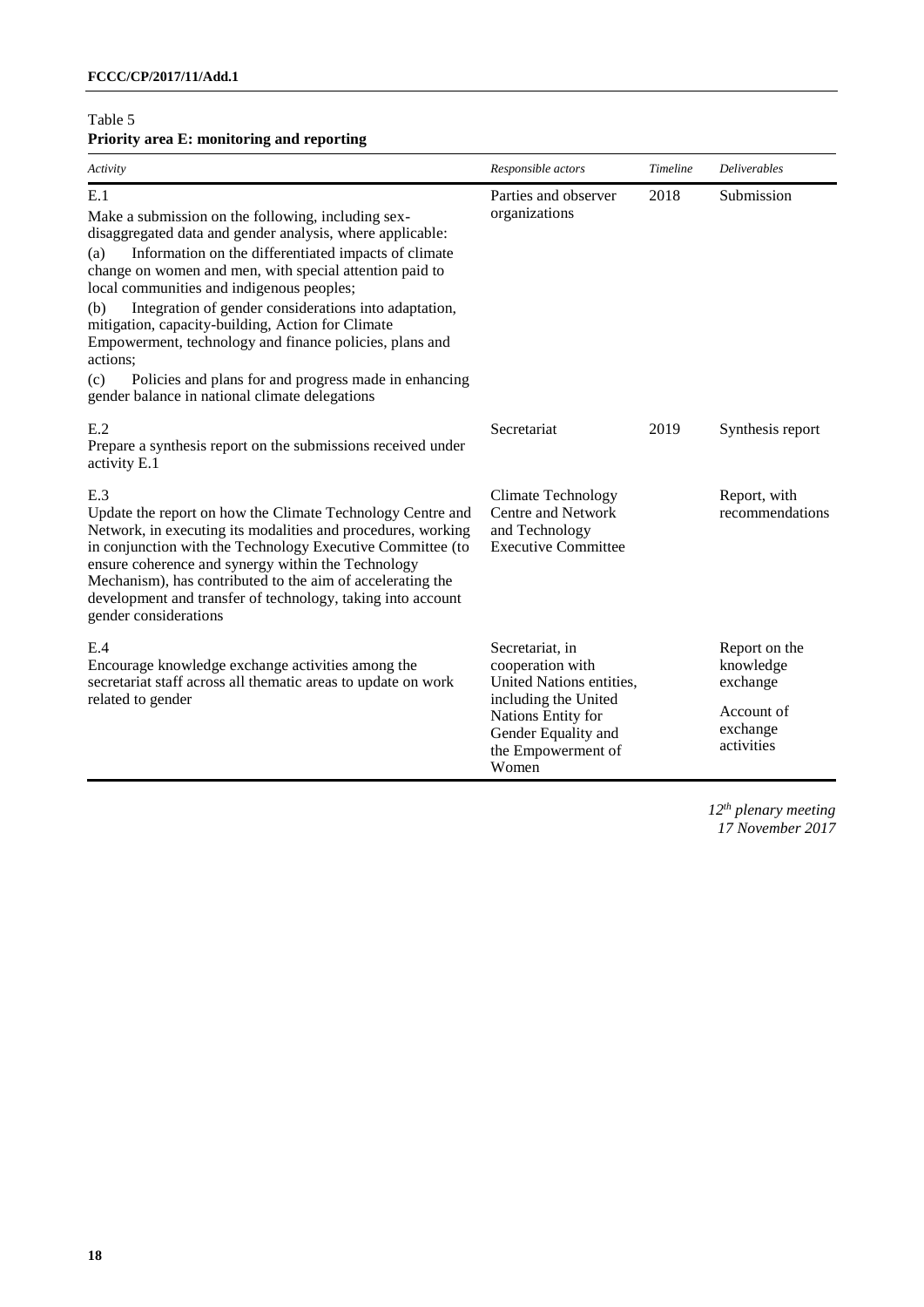### **Decision 4/CP.23**

### **Koronivia joint work on agriculture**

*The Conference of the Parties*,

*Recalling* decision 2/CP.17, particularly paragraphs 75–77,

*Having considered* the reports to the Subsidiary Body for Scientific and Technological Advice on the five in-session workshops on issues related to agriculture,<sup>1</sup>

1. *Requests* the Subsidiary Body for Scientific and Technological Advice and the Subsidiary Body for Implementation to jointly address issues related to agriculture, including through workshops and expert meetings, working with constituted bodies under the Convention and taking into consideration the vulnerabilities of agriculture to climate change and approaches to addressing food security;

2. *Invites* Parties and observers to submit,<sup>2</sup> by 31 March 2018, their views on elements to be included in the work referred to in paragraph 1 above for consideration at the fortyeighth sessions of the subsidiary bodies (April–May 2018), starting with but not limited to the following:

(a) Modalities for implementation of the outcomes of the five in-session workshops on issues related to agriculture and other future topics that may arise from this work;

(b) Methods and approaches for assessing adaptation, adaptation co-benefits and resilience;

(c) Improved soil carbon, soil health and soil fertility under grassland and cropland as well as integrated systems, including water management;

(d) Improved nutrient use and manure management towards sustainable and resilient agricultural systems;

(e) Improved livestock management systems;

(f) Socioeconomic and food security dimensions of climate change in the agricultural sector;

3. *Requests* that any actions of the secretariat resulting from the provisions in paragraph 1 above be undertaken subject to the availability of financial resources;

4. *Also requests* the subsidiary bodies to report to the Conference of the Parties on the progress and outcomes of the work referred to in paragraph 1 above at its twenty-sixth session (November 2020).

> *12th plenary meeting 17 November 2017*

<sup>1</sup> FCCC/SBSTA/2014/INF.2, FCCC/SBSTA/2015/INF.6, FCCC/SBSTA/2015/INF.7, FCCC/SBSTA/2016/INF.5 and FCCC/SBSTA/2016/INF.6.

<sup>2</sup> Views should be submitted via the submission portal at [http://www4.unfccc.int/sites/submissionportal/Pages/Home.aspx.](http://www4.unfccc.int/sites/submissionportal/Pages/Home.aspx)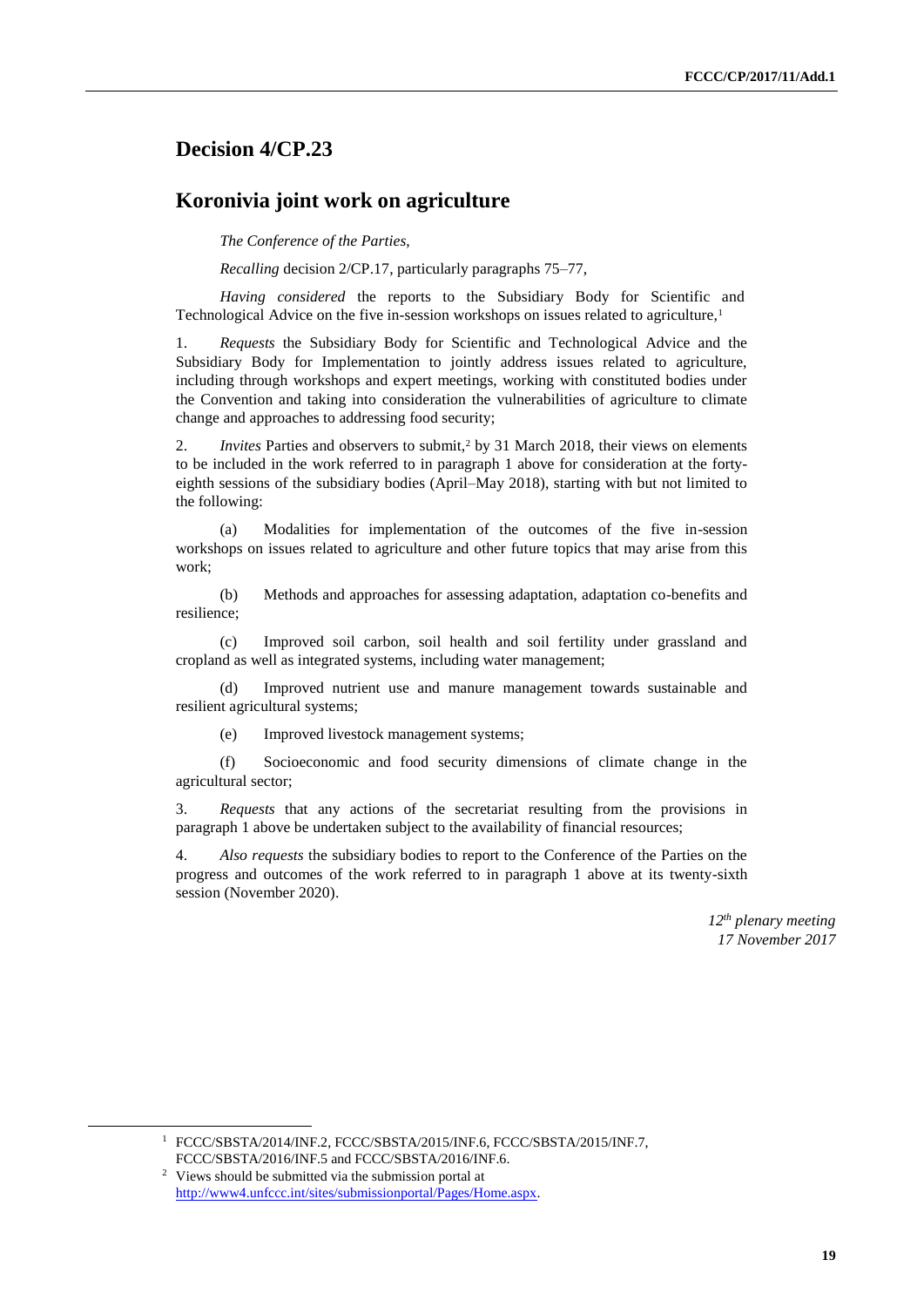## **Decision 5/CP.23**

# **Warsaw International Mechanism for Loss and Damage associated with Climate Change Impacts**

*The Conference of the Parties*,

*Recalling* decisions 3/CP.18, 2/CP.19, 2/CP.20, 1/CP.21, 2/CP.21, 3/CP.22 and 4/CP.22 and the Paris Agreement, particularly Article 8,

*Noting* the concerns raised by Parties on the increasing frequency and severity of climate-related disasters that have affected many countries, including heatwaves, drought, floods, tropical cyclones, dust storms and other extreme weather events, as well as the increasing impacts associated with slow onset events, and the urgent need to avert, minimize and address these impacts through comprehensive risk management approaches, inter alia, through early warning systems, measures to enhance recovery and rehabilitation and build back and forward better, social protection instruments, including social safety nets, and transformational approaches,

1. *Welcomes* the report of the Executive Committee of the Warsaw International Mechanism for Loss and Damage associated with Climate Change Impacts;<sup>1</sup>

2. *Also welcomes* the progress made by the Executive Committee in implementing its initial two-year workplan and operationalizing the Fiji Clearing House for Risk Transfer and the task force on displacement pursuant to decision 1/CP.21, paragraphs 48 and 49;

3. *Expresses its appreciation* to Parties, bodies and organizations for supporting the work of the Executive Committee, including through partnerships and collaboration, and *encourages* them to enhance their efforts in this regard;

4. *Notes* the flexible five-year rolling workplan of the Executive Committee, which enables the timely consideration of cross-cutting issues and current, urgent and emerging needs;

5. *Also notes* that the Executive Committee will evaluate progress made towards implementing its five-year rolling workplan in 2020 and at regular intervals at subsequent meetings of the Executive Committee;

6. *Requests* the Executive Committee to include in its annual reports, as appropriate, more detailed information on the work undertaken by its expert groups, subcommittees, panels, thematic advisory groups and task-focused ad hoc working groups on, to the extent possible, issues of relevance to the regional and national context as identified by Parties in their submissions;<sup>2</sup>

7. *Welcomes* the plan of the task force on displacement referred to in paragraph 2 above to convene a meeting in May 2018 on all areas of its work, which will include wide consultations with stakeholders to ensure regional coverage;

8. *Invites* the task force on displacement referred to in paragraph 2 above to take into consideration both cross-border and internal displacement, in accordance with its mandate, when developing recommendations for integrated approaches to averting, minimizing and addressing displacement related to the adverse impacts of climate change;<sup>3</sup>

9. *Requests* the secretariat, under the guidance of the Executive Committee and the Chair of the Subsidiary Body for Implementation, to organize, in conjunction with the

<sup>1</sup> FCCC/SB/2017/1 and Add.1.

<sup>&</sup>lt;sup>2</sup> In response to the invitation of the Conference of the Parties in decision 3/CP.22, paragraph 5. The submissions are available at http://unfccc.int/10064.

<sup>3</sup> Decision 1/CP.21, paragraph 49.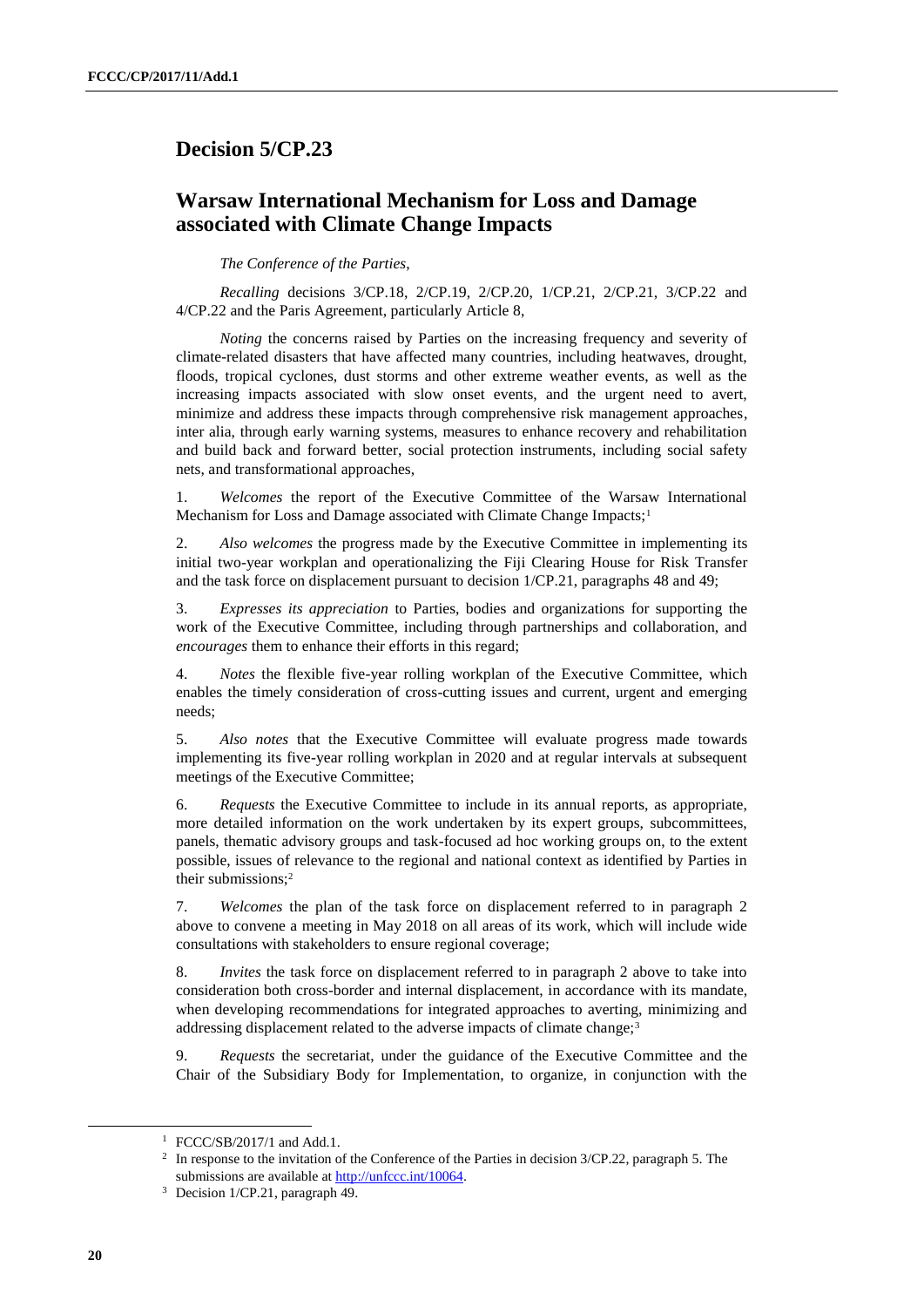forty-eighth sessions of the subsidiary bodies (April–May 2018), an expert dialogue<sup>4</sup> to explore a wide range of information, inputs and views on ways for facilitating the mobilization and securing of expertise, and enhancement of support, including finance, technology and capacity-building, for averting, minimizing and addressing loss and damage associated with the adverse effects of climate change, including extreme weather events and slow onset events, with a view to informing the preparation of the technical paper referred to in paragraph 2(f) of decision 4/CP.22;

10. *Invites* Parties, observers and other stakeholders to submit,<sup>5</sup> by 15 February 2018, their views in the context of activity 1(a) of strategic workstream (e) of the five-year rolling workplan of the Executive Committee;

11. *Requests* the secretariat to prepare a report on the expert dialogue referred to in paragraph 9 above for consideration by the Executive Committee at its second meeting in 2018;

12. *Invites* Parties, relevant organizations and other stakeholders to submit,<sup>6</sup> by 1 February 2019, their views and inputs on possible elements to be included in the terms of reference for the review of the Warsaw International Mechanism referred to in decision 4/CP.22, paragraph 2(d), taking into account the outcomes of the implementation of the work of the Executive Committee, for consideration by the subsidiary bodies at their sessions to be held in June 2019;

13. *Encourages* Parties to actively engage in the work and to disseminate, promote and make use of the products of the Warsaw International Mechanism and its Executive Committee, including by:

(a) Establishing a loss and damage contact point through their respective UNFCCC national focal point referred to in decision 4/CP.22, paragraph 4(d);

Participating in the meetings of the Executive Committee as observers, recognizing the constraints of time and resources;

(c) Incorporating or continuing to incorporate the consideration of extreme weather events and slow onset events, non-economic losses, climate change impacts on human mobility, including migration, displacement and planned relocation, and comprehensive risk management into relevant policy, planning and action, as appropriate, and encouraging relevant bilateral and multilateral entities to support such efforts;

14. *Reiterates* its invitation to constituted bodies under the Convention, as appropriate, to continue to integrate into their work efforts to avert, minimize and address loss and damage associated with the adverse effects of climate change in developing countries that are particularly vulnerable to the adverse effects of climate change, vulnerable populations and the ecosystems that they depend on;

15. *Invites* United Nations and other relevant institutions, specialized agencies and other entities, the research community, civil society and the private sector, as appropriate, to strengthen cooperation and collaboration, including through partnerships, with the Executive Committee on topics related to averting, minimizing and addressing loss and damage associated with the adverse effects of climate change, including extreme weather events and slow onset events;

16. *Also invites* relevant research institutions and organizations to share, as appropriate, their data and key findings on slow onset events with the Executive Committee, including at events organized by the Executive Committee, with a view to enhancing knowledge and understanding of slow onset events;

17. *Reaffirms* that the Executive Committee may enhance its effectiveness by prioritizing activities in thematic areas for further work;

<sup>4</sup> To be known as the Suva expert dialogue.

<sup>5</sup> Views should be submitted via the submission portal at [http://www4.unfccc.int/sites/submissionportal/Pages/Home.aspx.](http://www4.unfccc.int/sites/submissionportal/Pages/Home.aspx)

<sup>6</sup> As footnote 5 above.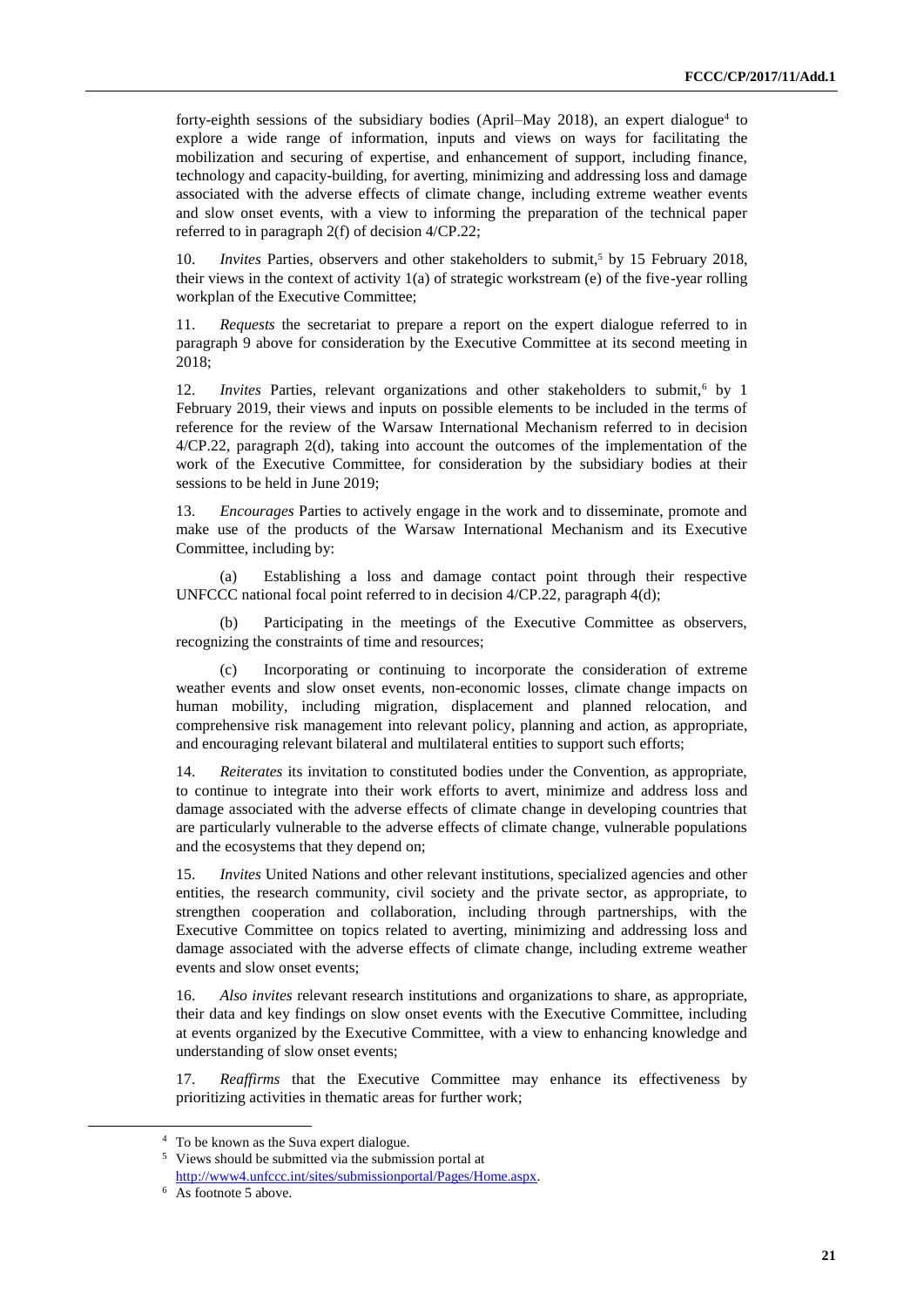18. *Encourages* the Executive Committee to seek further ways to enhance its responsiveness, effectiveness and performance by improving the planning and organization of its work, including in the context of the operations of its expert groups, subcommittees, panels, thematic advisory groups and task-focused ad hoc working groups, such as appropriate balanced representation, expertise of membership in accordance with the tasks, and the duration of the mandates of those expert groups, subcommittees, panels, thematic advisory groups and task-focused ad hoc working groups;

19. *Requests* the Executive Committee, in accordance with its mandate<sup>7</sup> and the report referred to in paragraph 1 above:

(a) To consider, when updating its five-year rolling workplan, cross-cutting issues and current, urgent and emerging needs related to extreme weather events and slow onset events, including but not limited to drought and floods, in developing countries that are particularly vulnerable to the adverse effects of climate change, vulnerable populations and the ecosystems that they depend on;

(b) To enhance its efforts in ensuring that information generated from its work is converted into user-friendly products, such as tools and methods, and material for training modules, with a view to enhancing the coherence and effectiveness of relevant efforts undertaken at the regional and national level, as appropriate;

(c) To consider, through collaboration and partnerships, the development and the dissemination at all levels of user-friendly information and communication products on averting, minimizing and addressing loss and damage issues of relevance to the regional and national context;

20. *Encourages* the Executive Committee to collaborate with other bodies under the Convention and the Paris Agreement within the scope of their respective mandates and to continue considering ways of facilitating the mobilization and securing of expertise, and the enhancement of support, including finance, technology and capacity-building, including its work on enhancing action and support, and when considering the composition and mandates of its expert groups and those it may establish;

21. *Reiterates* its encouragement to Parties to make available sufficient resources for the successful and timely implementation of the work of the Executive Committee and its expert groups, subcommittees, panels, thematic advisory groups and task-focused ad hoc working groups;

22. *Invites* relevant organizations, as appropriate, to further mobilize resources, including expertise and tools, through a wide variety of instruments, channels and partnerships, for actions related to averting, minimizing and addressing loss and damage associated with climate change impacts;

23. *Takes note* of the estimated budgetary implications of the activities to be undertaken by the secretariat referred to in paragraphs 4–20 above;

24. *Requests* that the actions of the secretariat called for in this decision be undertaken subject to the availability of financial resources.

> *12th plenary meeting 17 November 2017*

 $\overline{a}$ 

<sup>7</sup> Decision 2/CP.19, paragraphs 2 and 5.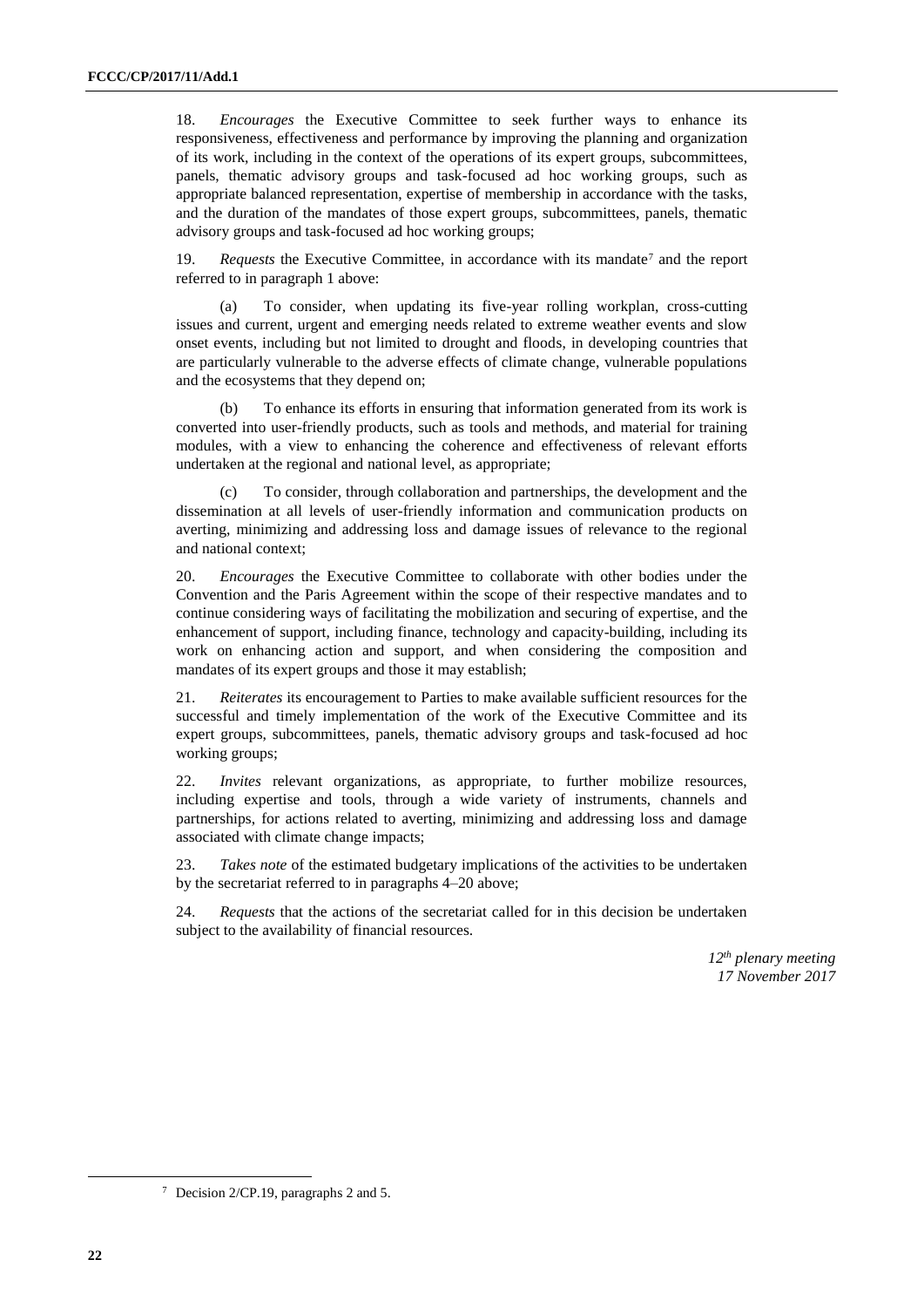# **Decision 6/CP.23**

### **Long-term climate finance**

*The Conference of the Parties*,

*Recalling* Articles 4 and 11 of the Convention,

*Also recalling* decisions 1/CP.16, paragraphs 2, 4 and 97–101, 1/CP.17, 2/CP.17, paragraphs 126–132, 4/CP.18, 3/CP.19, 5/CP.20, 1/CP.21, 5/CP.21 and 7/CP.22,

1. *Welcomes with appreciation* the continued progress of developed country Parties towards reaching the goal of jointly mobilizing USD 100 billion annually by 2020, in the context of meaningful mitigation actions and transparency on implementation, in accordance with decision 1/CP.16;

2. *Recalls* the commitment of developed country Parties, in the context of meaningful mitigation actions and transparency on implementation, to a goal of mobilizing jointly USD 100 billion per year by 2020 to address the needs of developing countries, in accordance with decision 1/CP.16, and *urges* developed country Parties to continue to scale up mobilized climate finance towards this goal;

3. *Urges* developed country Parties to continue their efforts to channel a substantial share of public climate funds to adaptation activities and to strive to achieve a greater balance between finance for mitigation and finance for adaptation, recognizing the importance of adaptation finance and the need for public and grant-based resources for adaptation;

4. *Welcomes* the biennial submissions received to date from developed country Parties on updated strategies and approaches for scaling up climate finance from 2016 to 2020 in accordance with decision 3/CP.19, paragraph 10, and *urges* those developed country Parties that have not yet done so to submit this information;

5. *Takes note* of the compilation and synthesis of the biennial submissions referred to in paragraph 4 above;<sup>1</sup>

6. *Welcomes* the progress of Parties in their efforts to strengthen their domestic enabling environments in order to attract climate finance, and *requests* Parties to continue to enhance their enabling environments and policy frameworks to facilitate the mobilization and effective deployment of climate finance, in accordance with decision 3/CP.19;

7. *Also requests* developed country Parties to prepare their next round of updated biennial submissions on strategies and approaches for scaling up climate finance for the period 2018–2020 in line with decisions 3/CP.19, paragraph 10, and 5/CP.20, paragraph 10, with a view to updating information available on a pathway towards the goal of jointly mobilizing USD 100 billion per year by 2020;

8. *Further requests* the secretariat to prepare a compilation and synthesis of the biennial submissions referred to in paragraph 7 above in accordance with decisions 3/CP.19 and 7/CP.22, paragraph 15;

9. *Welcomes with appreciation* the submission of first and second biennial update reports by developing country Parties to date, and *encourages* developing country Parties that have not already done so to submit their biennial update reports as soon as possible, recalling decision 2/CP.17, paragraph 41(a), which states that, consistent with their capabilities and the level of support provided for reporting, they should submit their first biennial update reports by December 2014, noting that the least developed country Parties and small island developing States may submit biennial update reports at their discretion;

 $\overline{a}$ 

<sup>1</sup> FCCC/CP/2017/INF.1.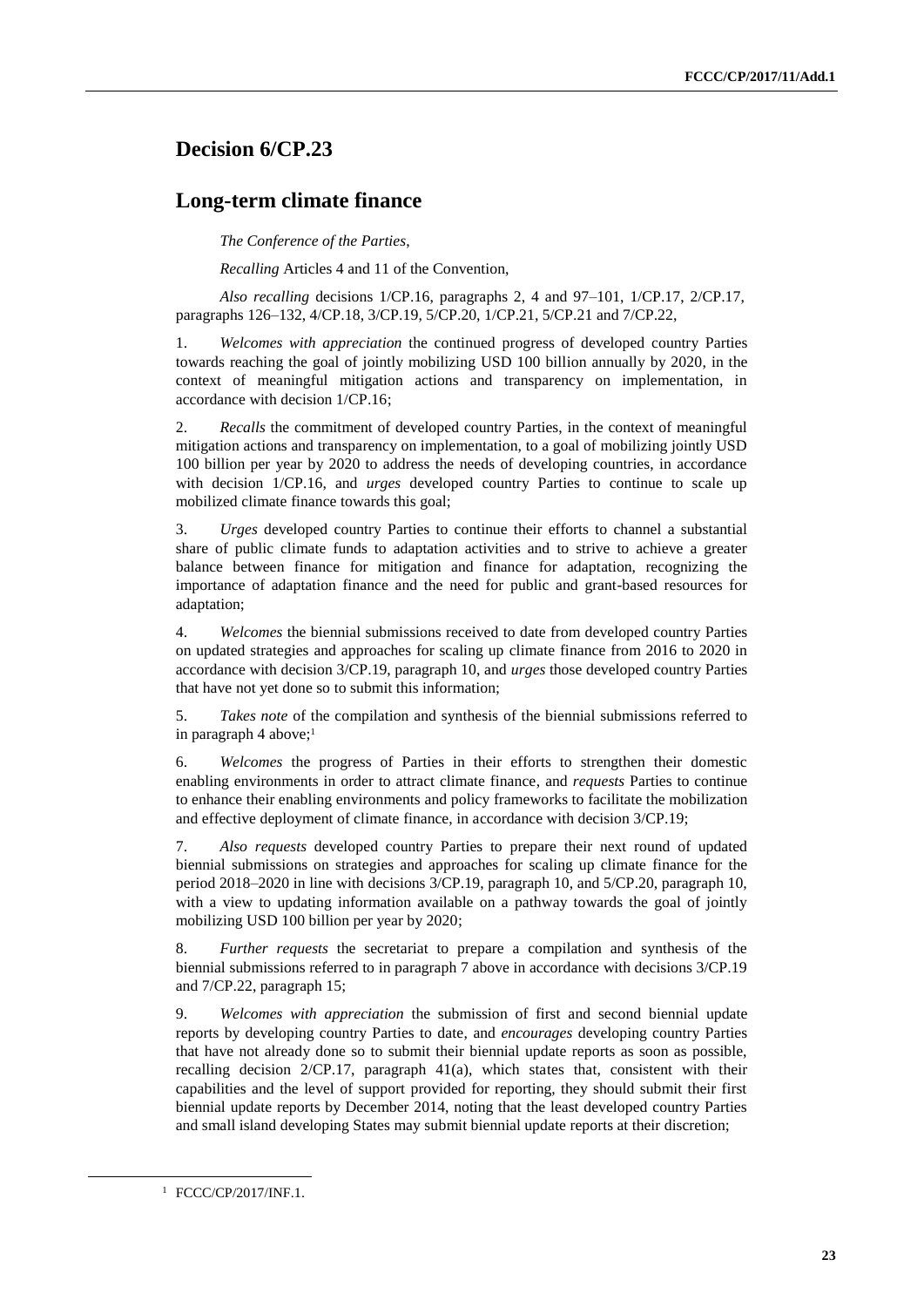10. *Requests* the secretariat, in collaboration with the operating entities of the Financial Mechanism, United Nations agencies and bilateral, regional and other multilateral channels, to explore ways and means to assist developing country Parties in assessing their needs and priorities, in a country-driven manner, including technological and capacity-building needs, and in translating climate finance needs into action;

11. *Takes note with appreciation* of the note by the President of the twenty-second session of the Conference of the Parties on the second biennial high-level ministerial dialogue on climate finance,<sup>2</sup> and particularly the key messages contained therein;<sup>3</sup>

12. *Also takes note with appreciation* of the summary report on the 2017 in-session workshop on long-term climate finance,<sup>4</sup> and the key findings and messages contained therein, including the summaries of the various segments, and the key areas of action from this workshop, and *invites* Parties and relevant institutions to consider the key messages;<sup>5</sup>

13. *Recalls* that, in accordance with decision 7/CP.22, the next in-session workshop on long-term climate finance, to be held in 2018, will, with a view to scaling up climate finance for mitigation and adaptation, focus on experiences and lessons learned from articulating and translating needs identified in country-driven processes into projects and programmes, roles of policies and enabling environments for mitigation and adaptation finance, and facilitating enhanced access;

14. *Notes* that the 2018 in-session workshop should further build on the key findings and messages from the 2017 in-session workshop on long-term climate finance and the summary report thereon;

15. *Requests* the secretariat to organize the in-session workshop referred to in paragraph 13 above and to prepare a summary report on the workshop for consideration by the Conference of the Parties at its twenty-fourth session (December 2018);

16. *Recalls* that, in line with decision 7/CP.22, paragraph 17, the third high-level ministerial dialogue on climate finance, to be convened in accordance with decision 3/CP.19, will be informed by the reports on the in-session workshops on long-term climate finance and the 2018 biennial assessment and overview of climate finance flows;

17. *Invites* the Presidency of the Conference of the Parties, in organizing the high-level ministerial dialogue referred to in paragraph 16 above, to consider a focus on the topic of access to climate finance.

> *14th plenary meeting 18 November 2017*

<sup>2</sup> FCCC/CP/2017/8.

 $3$  FCCC/CP/2017/8, paragraphs 6–11.

<sup>4</sup> FCCC/CP/2017/4.

<sup>5</sup> FCCC/CP/2017/4, paragraph 24.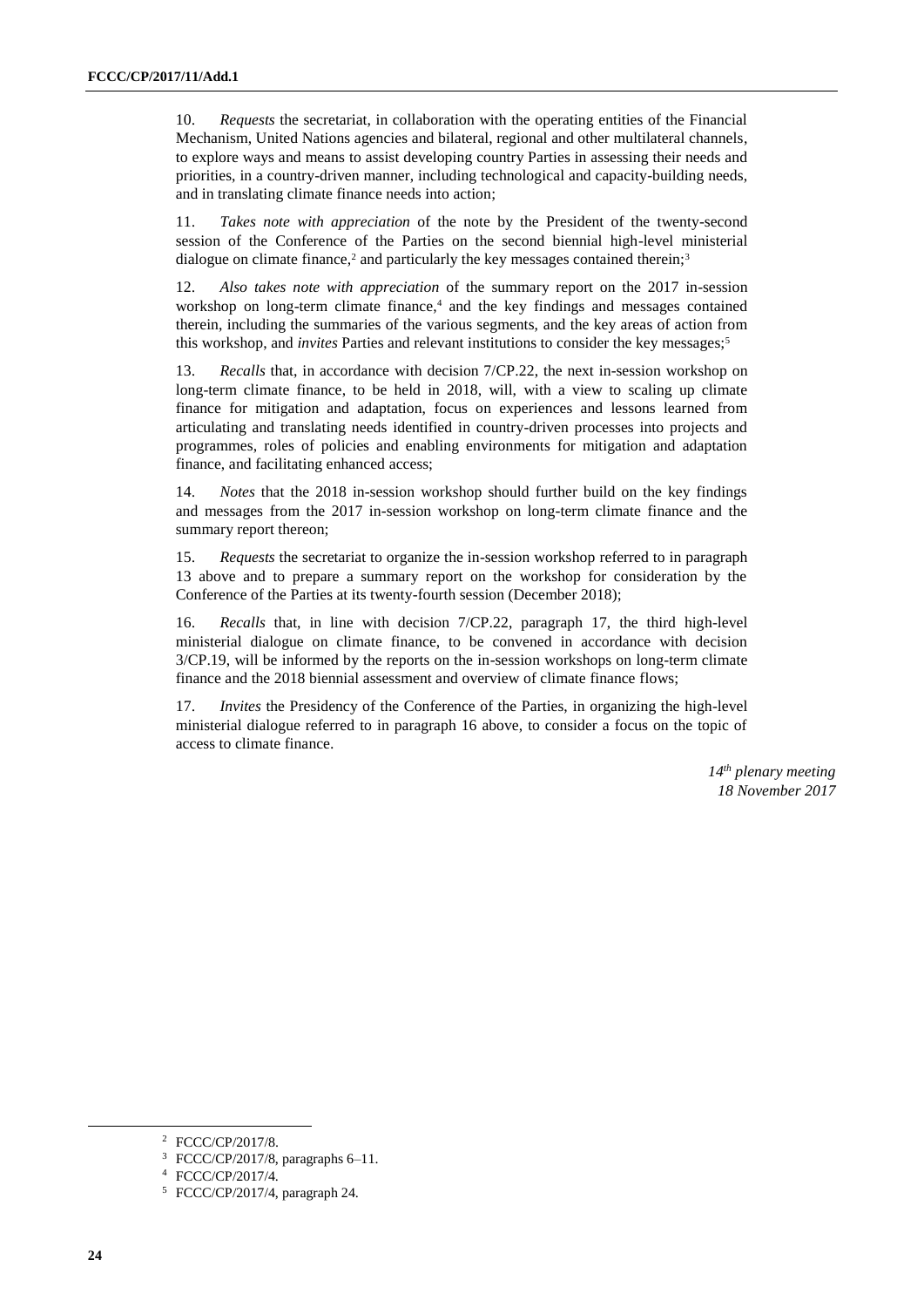# **Decision 7/CP.23**

### **Report of the Standing Committee on Finance**

*The Conference of the Parties*,

*Recalling* Articles 4 and 11 of the Convention,

*Also recalling* decision 1/CP.16, paragraph 112, and decision 2/CP.17, paragraphs 120 and 121, as well as decisions 5/CP.18, 7/CP.19, 6/CP.20, 6/CP.21 and 8/CP.22,

1. *Welcomes with appreciation* the report of the Standing Committee on Finance to the Conference of the Parties at its twenty-third session, $<sup>1</sup>$  taking note of the recommendations</sup> contained therein;

2. *Endorses* the updated workplan of the Standing Committee on Finance for 2018;<sup>2</sup>

3. *Expresses its appreciation* to the Governments of Finland and Norway and the European Commission for the financial contributions to support the work of the Standing Committee on Finance;

4. *Welcomes* the 2017 forum of the Standing Committee on Finance on the topic of mobilizing finance for climate-resilient infrastructure, *takes note* of the summary report on the 2017 forum, including the recommendations and follow-up activities of the Standing Committee on Finance,<sup>3</sup> invites the Standing Committee on Finance to follow up on the recommendations in its 2018 workplan, and *invites* Parties and relevant organizations to incorporate the recommendations into their work as appropriate;

5. *Expresses its gratitude* to the Governments of Morocco and the Netherlands, the Union for the Mediterranean and the European Bank for Reconstruction and Development for their support in ensuring the success of the 2017 forum;

6. *Notes* the outcome of discussions on the 2018 biennial assessment and overview of climate finance flows, including the outline of the technical report and the summary and recommendations on the 2018 biennial assessment and overview of climate finance flows, as well as an indicative timeline;<sup>4</sup>

7. *Also notes* that the Standing Committee on Finance extended the two-year workplan on the measurement, reporting and verification of support beyond the biennial assessment, and *requests* the Standing Committee on Finance to enhance its work on the measurement, reporting and verification of support beyond the biennial assessment, acknowledging the progress made by the Standing Committee on Finance and noting the need to avoid duplication of ongoing work under the Subsidiary Body for Scientific and Technological Advice and the Ad Hoc Working Group on the Paris Agreement;

8. *Requests* the Standing Committee on Finance, in fulfilling its function with regard to the measurement, reporting and verification of support, and in the context of its extended workplan, to continue its cooperation with relevant stakeholders and experts;

9. *Invites* the Standing Committee on Finance to conclude its deliberations on the topic of its next forum at the latest at its first meeting in 2018;

10. *Welcomes* the offer of the Republic of Korea to host a 2018 forum of the Standing Committee on Finance;

11. *Also welcomes* the appointment of focal points of the Standing Committee on Finance to liaise with the other constituted bodies under the Convention, and *requests* the

<sup>1</sup> FCCC/CP/2017/9.

<sup>2</sup> FCCC/CP/2017/9, annex VIII.

<sup>3</sup> FCCC/CP/2017/9, annex V.

<sup>4</sup> FCCC/CP/2017/9, annex VI.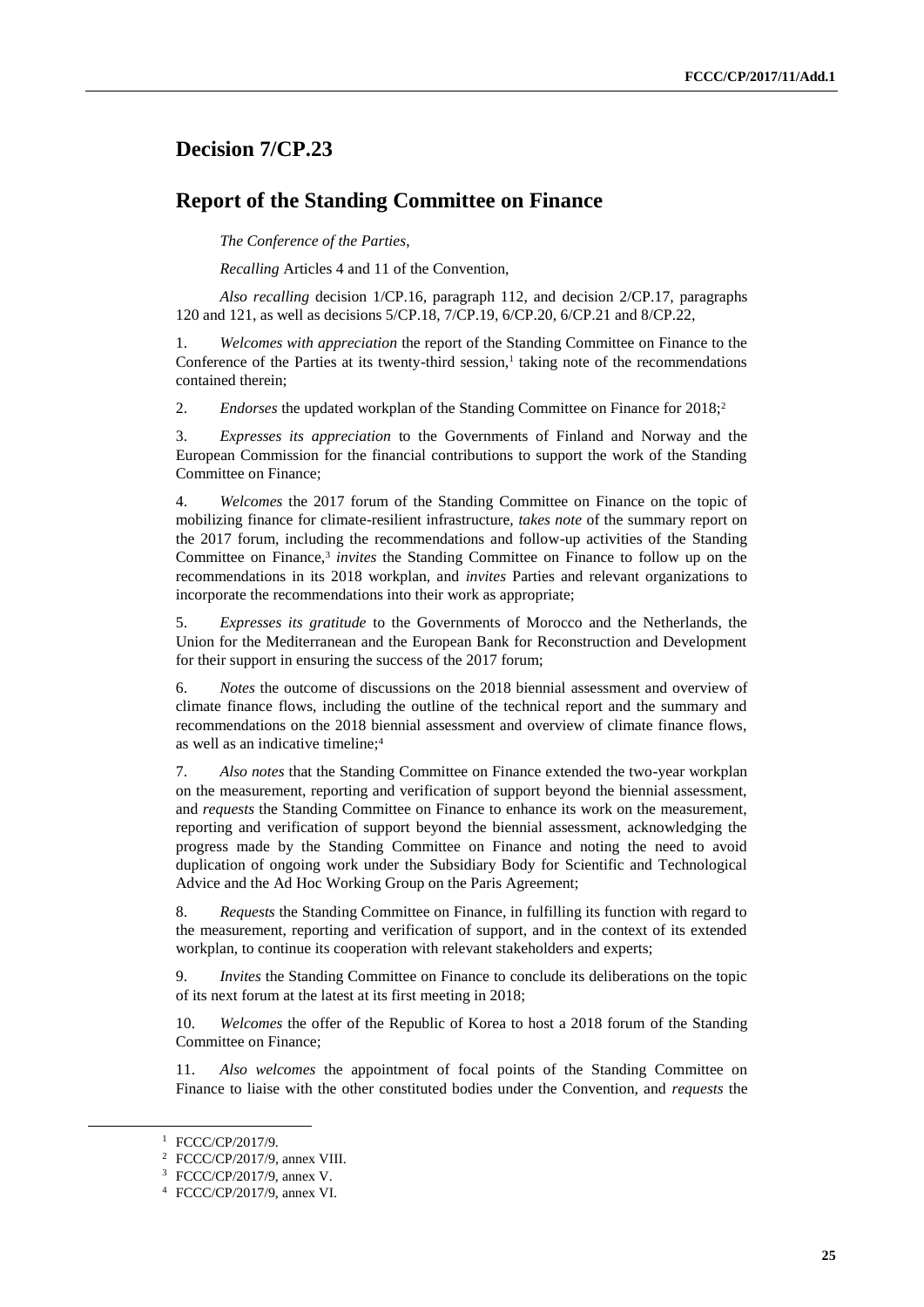Standing Committee on Finance to continue to provide information on the appointment in its annual reports to the Conference of the Parties;

12. *Reiterates* that the Standing Committee on Finance will integrate financing for forest-related considerations into its 2018 workplan, where appropriate, and continue work on this matter in the context of the overall issue of improving coherence and coordination in the delivery of climate change financing, taking into account all relevant decisions on forests:<sup>5</sup>

13. *Requests* the Standing Committee on Finance to report to the Conference of the Parties at its twenty-fourth session (December 2018) on the progress made in the implementation of its workplan;

14. *Also requests* the Standing Committee on Finance to consider the guidance provided to it in other relevant decisions of the Conference of the Parties.

> *14th plenary meeting 18 November 2017*

 $\overline{a}$ 

<sup>5</sup> FCCC/CP/2017/9, annex VIII, page 69.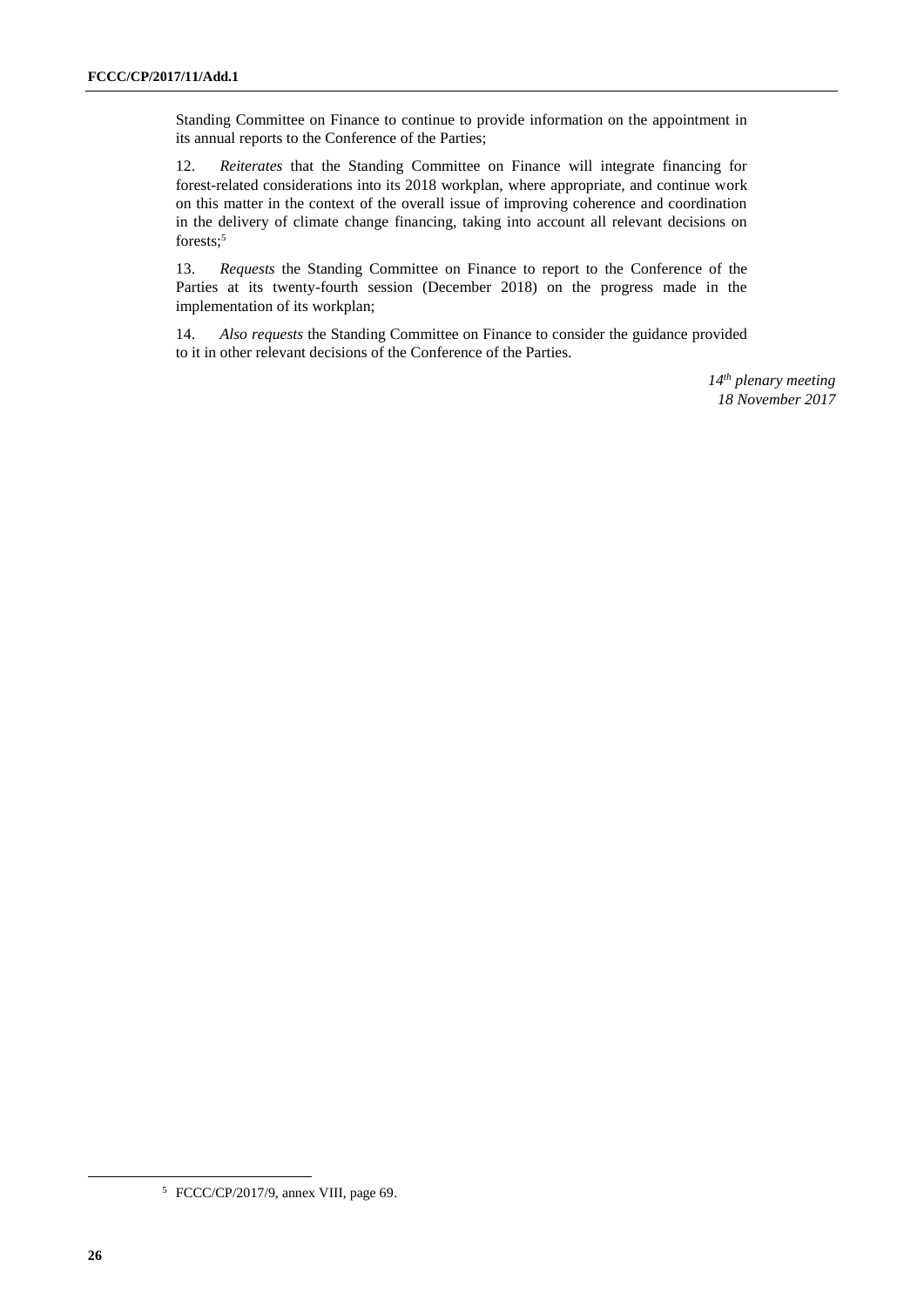# **Decision 8/CP.23**

# **Review of the functions of the Standing Committee on Finance**

*The Conference of the Parties*,

*Recalling* decisions 1/CP.16, paragraph 112, and 9/CP.22,

1. *Welcomes with appreciation* the input to the review of the functions of the Standing Committee on Finance, including information provided by Parties, the Standing Committee on Finance, constituted bodies under the Convention and external stakeholders involved in the activities of the Standing Committee on Finance;

2. *Takes note with appreciation* of the updated and expanded overview of the mandates provided by the Conference of the Parties to the Standing Committee on Finance.<sup>1</sup> and the progress made to date by the Standing Committee on Finance in fulfilling these mandates, as well as the self-assessment report of the Standing Committee on Finance and the recommendations contained therein;<sup>2</sup>

3. *Encourages* Parties and the Standing Committee on Finance to consider the recommendations referred to in paragraph 2 above;

4. *Takes note* of the technical paper on the review of the functions of the Standing Committee on Finance;<sup>3</sup>

5. *Acknowledges* the contributions and positive performance of the Standing Committee on Finance in assisting, informing and advancing the work of the Conference of the Parties in exercising its function in relation to the Financial Mechanism;

6. *Requests* the Standing Committee on Finance to continue to provide and enhance the dissemination and utilization of specific and targeted outputs and recommendations in order to effectively advance the work of the Conference of the Parties;

7. *Invites* Parties and relevant stakeholders to utilize the outputs of the Standing Committee on Finance;

8. *Encourages* the Standing Committee on Finance to prioritize specific areas of work in the light of its workload in a given year, and *emphasizes* the need to continue to enhance all the functions of the Standing Committee on Finance, including to take into consideration its mandate to serve the Paris Agreement in line with decision 1/CP.21, paragraph 63;

9. *Also encourages* Parties and other constituted bodies under the Convention to continue to provide submissions for the preparation of draft decisions on guidance to the operating entities of the Financial Mechanism, based on the reports of the operating entities, in a timely manner to the Standing Committee on Finance;

10. *Recognizes* the need to avoid duplication of climate finance related work across the different subsidiary and constituted bodies, while respecting the mandates and competencies of the different bodies;

11. *Requests* the Standing Committee on Finance to further refine its approach to maintaining linkages with the subsidiary and constituted bodies according to resources available and in the context of its existing working modalities;

 $1$  See

[http://www4.unfccc.int/Submissions/Lists/OSPSubmissionUpload/39\\_304\\_131359396103493098-](http://www4.unfccc.int/Submissions/Lists/OSPSubmissionUpload/39_304_131359396103493098-SCF%20submission%20SBI%2046.pdf) [SCF%20submission%20SBI%2046.pdf.](http://www4.unfccc.int/Submissions/Lists/OSPSubmissionUpload/39_304_131359396103493098-SCF%20submission%20SBI%2046.pdf) 

<sup>2</sup> FCCC/CP/2017/9, annex VII.

<sup>3</sup> FCCC/TP/2017/4.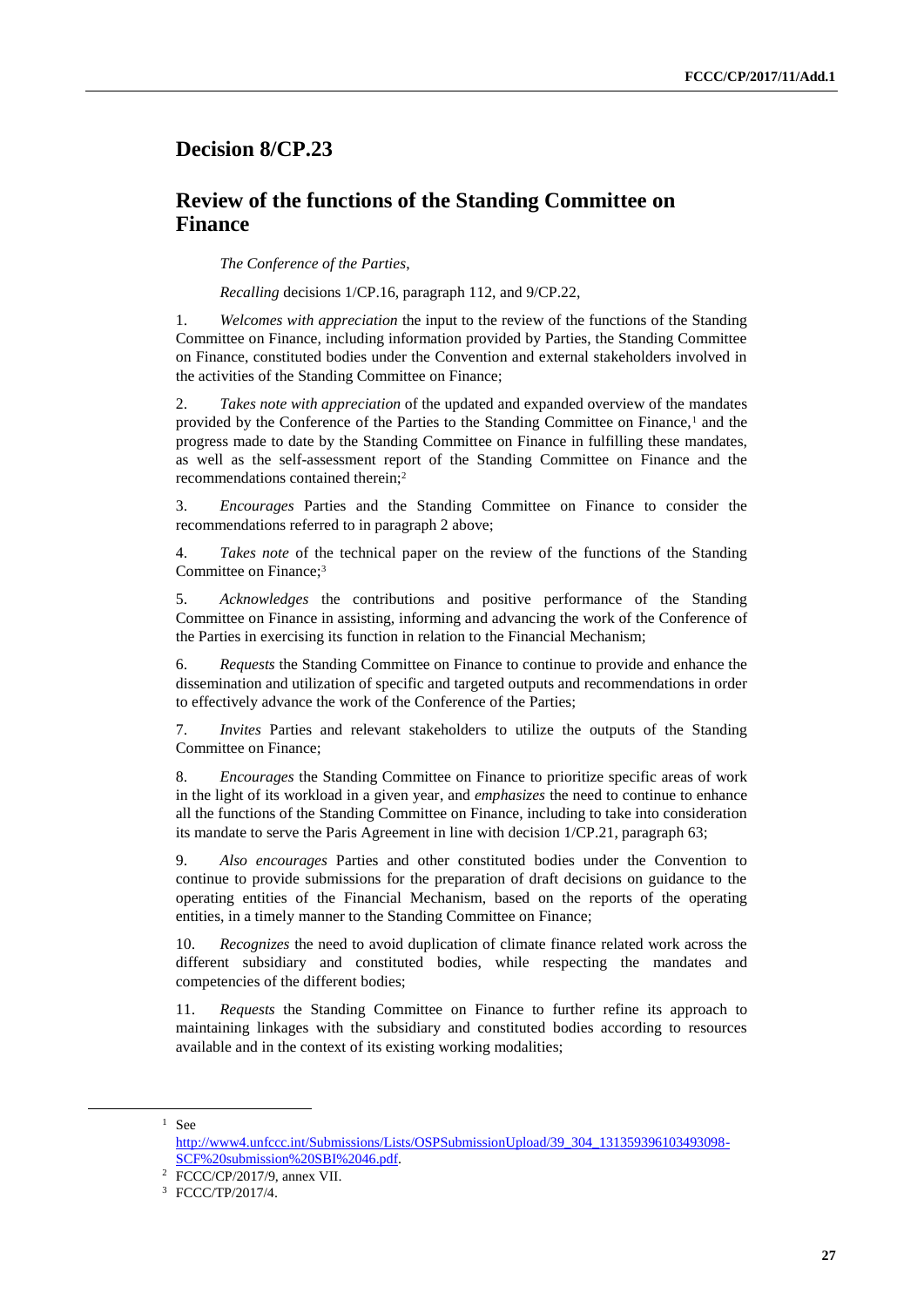12. *Also requests* the Standing Committee on Finance to ensure the value added of its forum when deciding on the topic of each forum, to provide clear recommendations to the Conference of the Parties, as appropriate, regarding follow-up actions on the forum, and to enhance the dissemination, use and ownership of the accumulated knowledge and expertise gathered at the forum, and *invites* other bodies and external organizations to take into consideration the outputs of the forum;

13. *Acknowledges* the transparency of the proceedings and decision-making processes of the Standing Committee on Finance, including through the webcasting of its meetings and the timely publication of its reports to the Conference of the Parties;

14. *Requests* the Standing Committee on Finance to further strengthen its stakeholder engagement;

15. *Decides* to continue its deliberations on ways to enhance the participation of members of the Standing Committee on Finance, acknowledging the need to ensure the full participation and contribution of all constituencies in the meetings of the Standing Committee on Finance and the continuity of the work of the Standing Committee on Finance;

16. *Requests* the Standing Committee on Finance to provide options for the enhancement of the participation of members and to report back to the Conference of the Parties at its twenty-fourth session (December 2018);

17. *Recognizes* that there is a need for the Standing Committee on Finance to improve some of its in-session and intersessional working modalities with the aim of further enhancing its efficiency and effectiveness, ensuring the inclusiveness and transparency of its proceedings;

18. *Also recognizes* the need to consider the existing workplan of the Standing Committee on Finance, and in particular its workload, when providing strategic guidance to the Standing Committee on Finance;

19. *Decides* to agree on the timeline for the second review of the functions of the Standing Committee on Finance at its twenty-fifth session (November 2019) at the latest.

> *14 th plenary meeting 18 November 2017*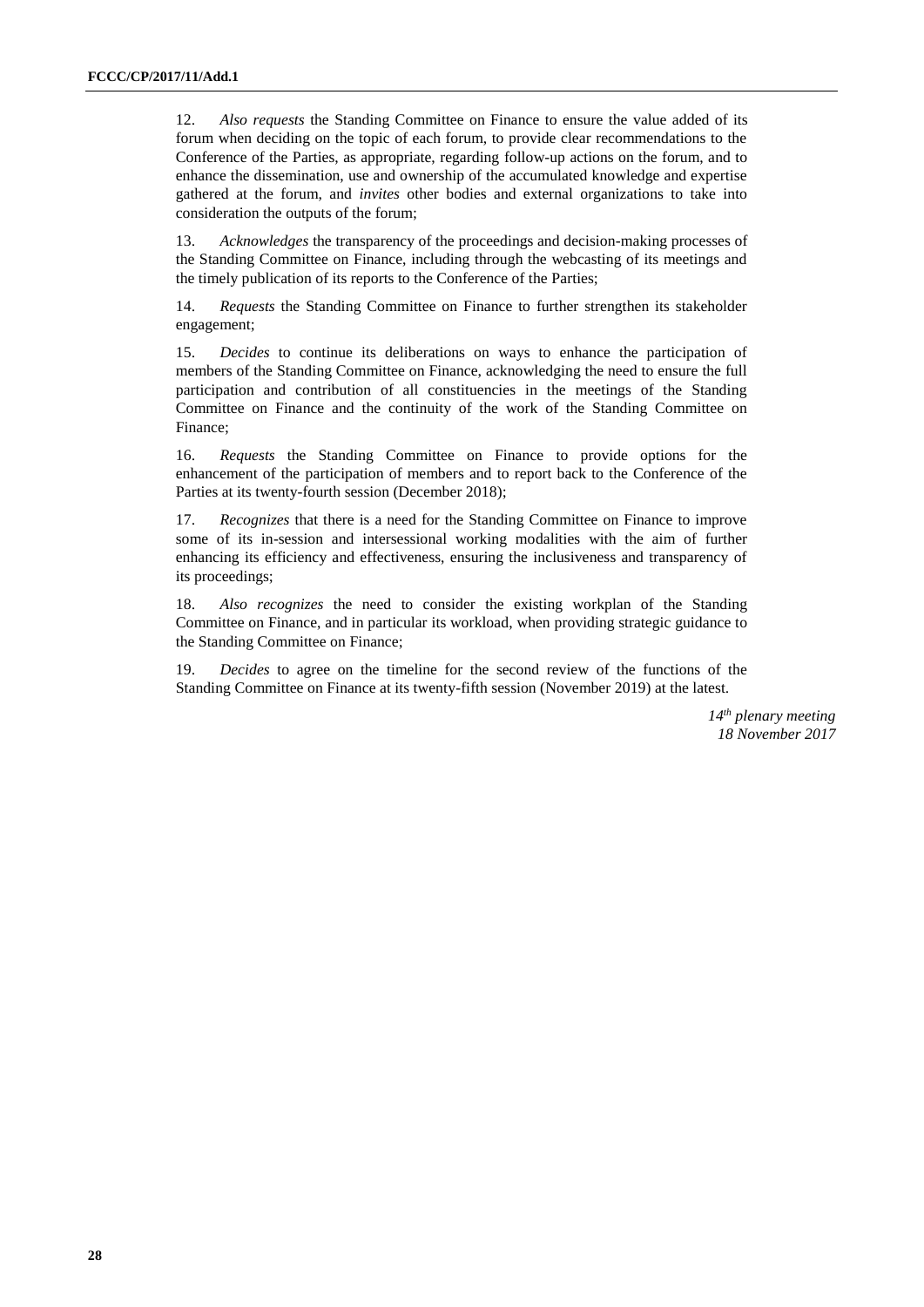### **Decision 9/CP.23**

# **Report of the Green Climate Fund to the Conference of the Parties and guidance to the Green Climate Fund**

#### *The Conference of the Parties*,

1. *Welcomes* the report of the Green Climate Fund to the Conference of the Parties,<sup>1</sup> including the list of actions taken by the Board of the Green Climate Fund (hereinafter referred to as the Board) in response to the guidance received from the Conference of the Parties;

2. *Notes with appreciation* the significant scaling-up of the operations of the Green Climate Fund in 2017, including:

(a) The expansion of its portfolio to include: (1) USD 41.8 million to support 130 requests in 92 countries through the Readiness and Preparatory Support Programme, two thirds of which are in the least developed countries, small island developing States and African States; and (2) USD 2.65 billion to support 54 projects and programmes in 73 countries;

(b) Improvements to the initial project approval process, including ongoing mandates to address policy matters related to the approval of projects;

(c) An increase in the number of accredited entities, particularly direct access entities;

(d) The availability of additional financial resources for the Readiness and Preparatory Support Programme, including for the formulation of national adaptation plans and/or other national adaptation planning processes;

(e) The decision of the Board to initiate an independent review of the Readiness and Preparatory Support Programme;<sup>2</sup>

(f) The decision to allocate USD 500 million for a results-based payments pilot programme for activities referred to in decision  $1/CP.16$ , paragraph  $70$ ;<sup>3</sup>

(g) The decision of the Board to develop the terms of reference for a climate technology incubator and accelerator-focused request for proposals, and the request of the Board for continued collaboration with the Technology Executive Committee and the Climate Technology Centre and Network;<sup>4</sup>

(h) The issuance of a request for proposals to the private sector for mobilizing funds at scale;

(i) The framework on complementarity and coherence and the organization of the first annual dialogue with climate finance delivery channels;

(j) The approval of the Board's workplan for 2018;

3. *Encourages* the Board to ensure that the post-approval process facilitates the timely disbursement of approved funding;

4. *Notes* that accreditation is pending for a significant number of entities;

5. *Welcomes* the Board's decision to trigger the review of the accreditation framework and its fit-for-purpose approach,<sup>5</sup> and *urges* the Board to swiftly adopt and implement the

<sup>1</sup> FCCC/CP/2017/5 and Add.1.

<sup>2</sup> Green Climate Fund Board decision B.15/04.

<sup>3</sup> Green Climate Fund Board decision B.18/07.

<sup>4</sup> Green Climate Fund Board decision B.18/03.

<sup>5</sup> Green Climate Fund Board decision B.18/04.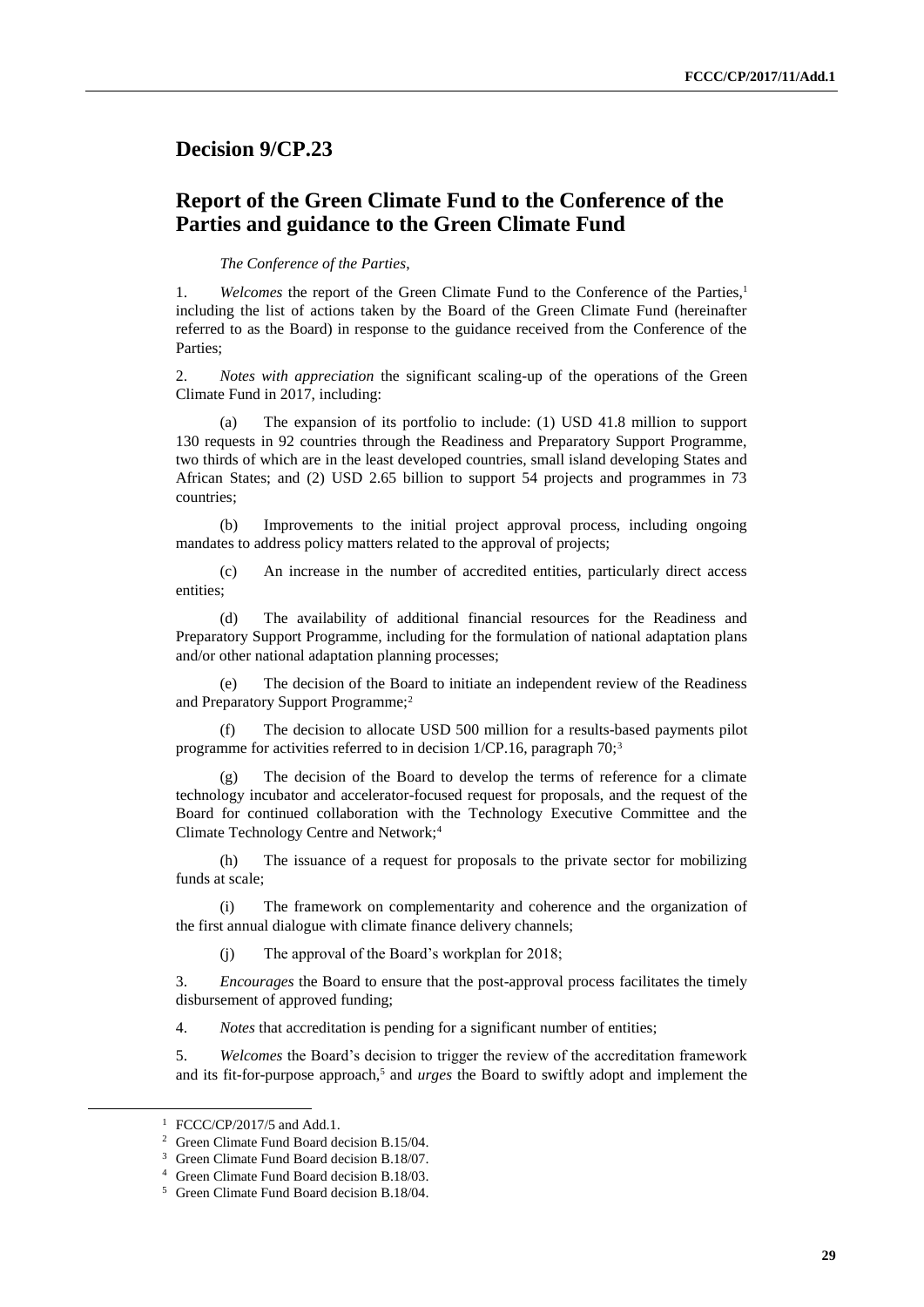revised framework with a view to simplifying and facilitating access to the Green Climate Fund, including for direct access entities and private sector actors;

6. *Notes with concern* the challenges in accessing financial resources for climate action in developing country Parties, especially in relation to funding for adaptation;

7. *Requests* the Board to ensure that all developing country Parties have access to all the financial instruments available through the Green Climate Fund, in line with the eligibility criteria referred to in the governing instrument and relevant decisions of the Conference of the Parties and to ensure application of the agreed policies of the Green Climate Fund;

8. *Confirms* that the Green Climate Fund will finance agreed full and agreed incremental costs to enable and support enhanced action by developing countries to tackle climate change in line with the relevant provisions in the governing instrument of the Green Climate Fund;

9. *Welcomes* the launch of the Simplified Approval Process Pilot Scheme and *urges* its implementation in line with Green Climate Fund Board decision B.18/06;

10. *Encourages* the Board to continue improving the process to review and approve readiness and preparatory support requests, including requests for support to prepare national adaptation plans and voluntary adaptation planning processes, including timely disbursement for approved programmes;

11. *Invites* the Board to consider ways to improve the availability of information on accessing funding from the Green Climate Fund, as appropriate;

12. *Takes note* of the biennial report on the status of privileges and immunities<sup>6</sup> and *expresses concern* with the low level of bilateral arrangements concluded between the Green Climate Fund and Parties;

13. *Encourages* Parties to enter into agreements to grant the privileges and immunities needed for the effective and efficient operationalization of the Green Climate Fund in accordance with national legislation and circumstances and Board decision B.10/12, as appropriate;

14. *Also encourages* the Board to intensify its efforts to ensure that the Green Climate Fund will enjoy such privileges and immunities as are necessary for the fulfilment of its purposes;

15. *Decides* to continue its consideration of the Board's request as reflected in Green Climate Fund Board decision B.08/24 and the procedure agreed in decision 7/CP.20;

16. *Urges* the Board to ensure the continuation of trustee services and to conclude its deliberations on the selection of a trustee, including the terms of reference for the trustee, in accordance with previous decisions of the Conference of the Parties and the Board;

17. *Encourages* the Board to launch the first replenishment process of the Green Climate Fund in accordance with previous decisions of the Conference of the Parties and the Board;

18. *Also encourages* the Board to include in its annual report to the Conference of the Parties information on projects approved by the Board that support the innovation and/or scaling-up of climate technologies with a view to informing the Technology Mechanism as it undertakes further work on climate technology innovation;

19. *Invites* Parties to submit their views and recommendations on elements to be taken into account in developing guidance for the Board of the Green Climate Fund<sup>7</sup> no later than

<sup>6</sup> Annex III to the report of the Green Climate Fund contained in the annex to document FCCC/CP/2017/5.

<sup>7</sup> Views should be submitted via the submission portal at [http://www4.unfccc.int/sites/submissionportal/Pages/Home.aspx.](http://www4.unfccc.int/sites/submissionportal/Pages/Home.aspx)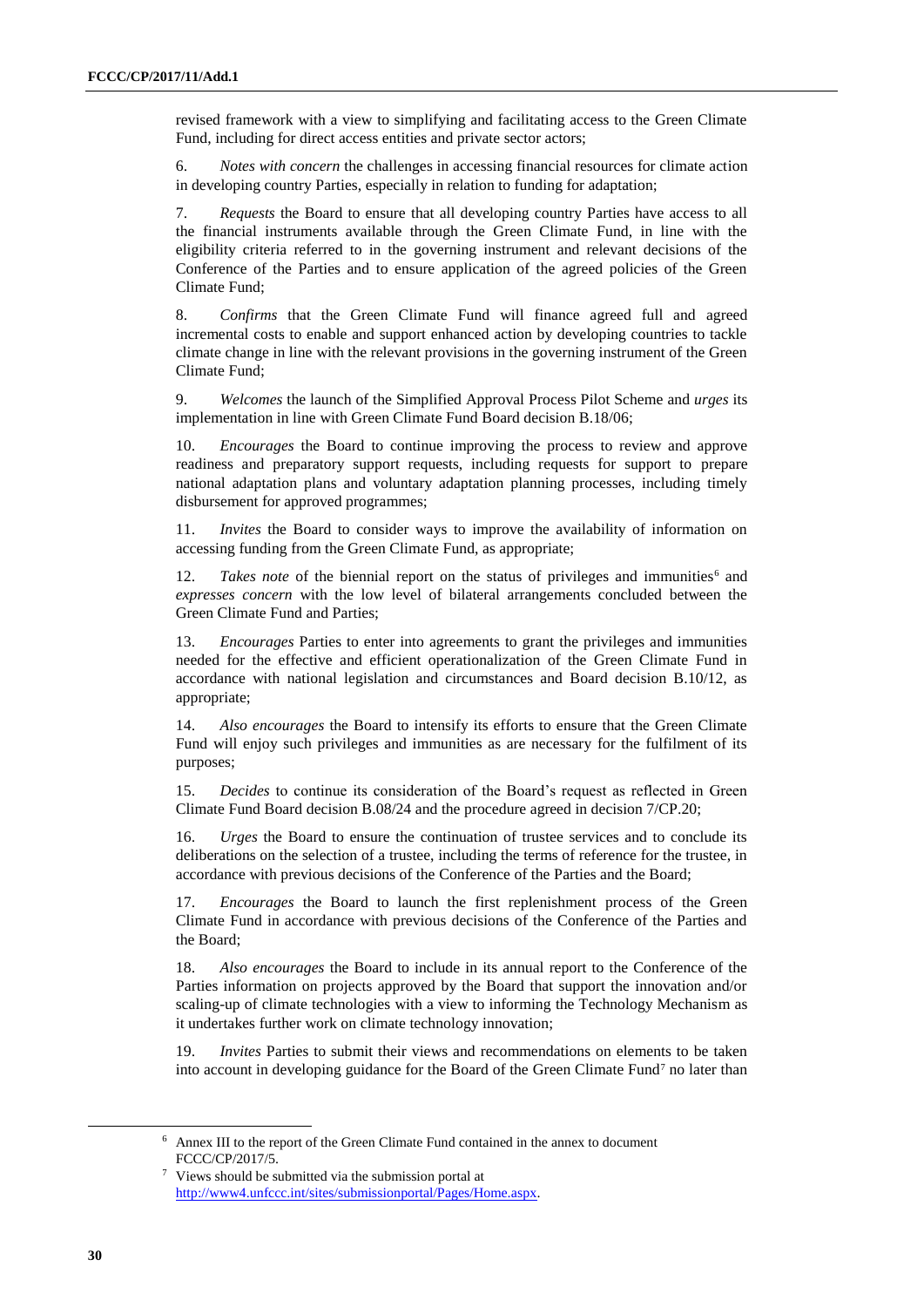10 weeks prior to the twenty-fourth session of the Conference of the Parties (December 2018);

20. *Requests* the Standing Committee on Finance to take into consideration the submissions referred to in paragraph 19 above when providing its draft guidance for the Board of the Green Climate Fund for consideration by the Conference of the Parties;

21. *Also requests* the Green Climate Fund to include in its annual report to the Conference of the Parties information on the steps that it has taken to implement the guidance provided in this decision.

> *14th plenary meeting 18 November 2017*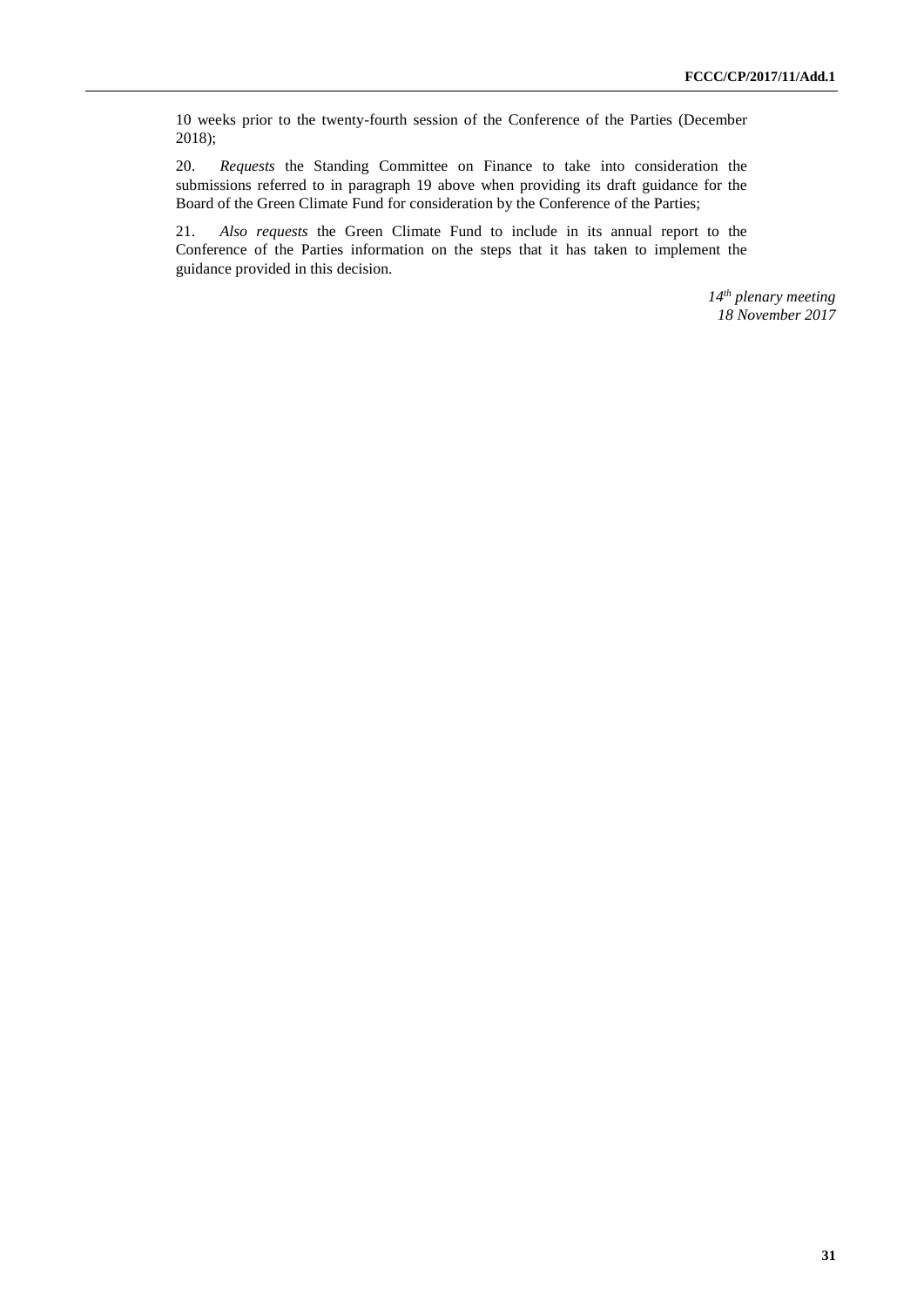### **Decision 10/CP.23**

# **Report of the Global Environment Facility to the Conference of the Parties and guidance to the Global Environment Facility**

*The Conference of the Parties*,

*Recalling* decision 11/CP.22,

*Noting* the importance of providing timely responses to the requests of developing country Parties,

1. *Notes* the report of the Global Environment Facility to the Conference of the Parties<sup>1</sup> and the responses of the Global Environment Facility to the guidance from the Conference of the Parties;

2. *Welcomes* the decision of the Global Environment Facility Council to begin the process of updating its minimum agency standards and fiduciary policies;<sup>2</sup>

3. *Also welcomes* the Global Environment Facility Council's approval of the Global Environment Facility's policy on ethics and conflict of interest;<sup>3</sup>

4. *Reiterates* its call in decision 11/CP.22, paragraph 2, to ensure a robust seventh replenishment in order to assist in providing adequate and predictable funding, taking into consideration the Paris Agreement as well as the request of the Conference of the Parties to the Global Environment Facility contained in decision 11/CP.22, paragraph 3;

5. *Requests* the Global Environment Facility to enhance the consultation process with developing country Parties and other stakeholders in the context of the Global Environment Facility replenishment process;

6. *Noting* the importance of the existing allocation for climate change, *requests* the Global Environment Facility to further consider the needs and priorities of developing countries in the allocation for the climate change focal area in its seventh replenishment period;

7. *Requests* the Global Environment Facility to continue implementing in its seventh replenishment period its established policies for grants and concessional funding, in support of developing country Parties, in line with the provisions of the Convention, relevant decisions of the Conference of the Parties and the Instrument for the Establishment of the Restructured Global Environment Facility;

8. *Welcomes* the operationalization of the Capacity-building Initiative for Transparency and projects approved during the reporting period, and *requests* the Global Environment Facility to provide adequate support to assist developing country Parties, in line with decision 1/CP.21, paragraph 86;

9. *Notes* the Global Environment Facility Council decision GEF/C.50/07<sup>4</sup> and its conclusions, and *invites* the Global Environment Facility to further consider ways to improve its access modalities for developing country Parties, including small island developing States and the least developed countries;

<sup>1</sup> FCCC/CP/2017/7.

<sup>&</sup>lt;sup>2</sup> See the joint summary of the chairs of the  $52<sup>nd</sup>$  Global Environment Facility Council meeting, paragraphs 24 and 25. Available at [https://www.thegef.org/sites/default/files/council-meeting](https://www.thegef.org/sites/default/files/council-meeting-documents/EN_GEF.C.52_Joint_Summary_of_the_Chairs.pdf)[documents/EN\\_GEF.C.52\\_Joint\\_Summary\\_of\\_the\\_Chairs.pdf.](https://www.thegef.org/sites/default/files/council-meeting-documents/EN_GEF.C.52_Joint_Summary_of_the_Chairs.pdf)

<sup>&</sup>lt;sup>3</sup> See paragraph 7 of the joint summary referred to in footnote 2 above.

<sup>4</sup> Titled "Future Directions on Accreditation – A Follow-Up".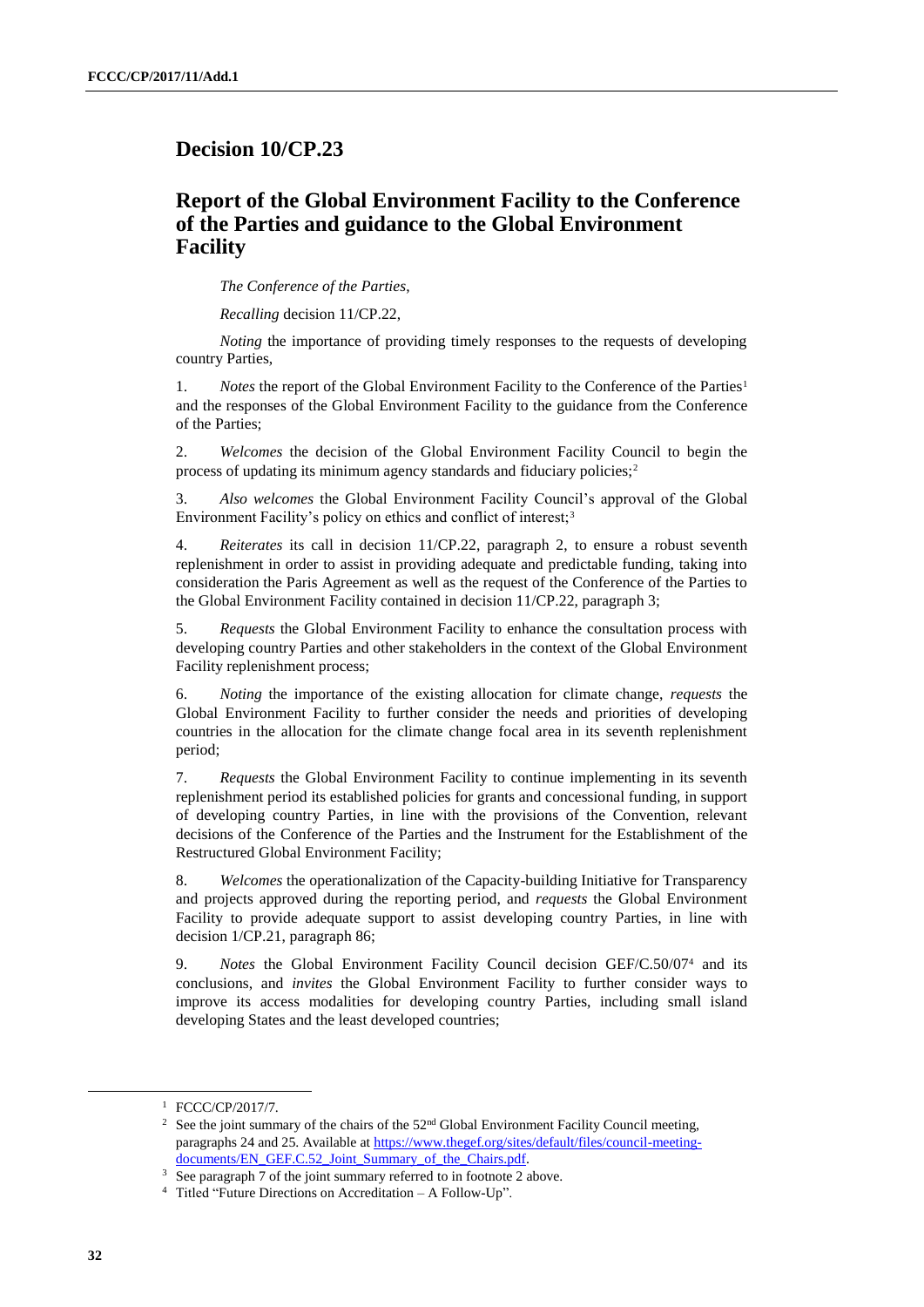10. *Requests* the Global Environment Facility, as appropriate, to ensure that its policies and procedures related to the consideration and review of funding proposals be duly followed in an efficient manner;

11. *Encourages* the Global Environment Facility to further enhance engagement with the private sector, including in its technology projects;

12. *Invites* the Global Environment Facility to allocate provisions in the climate change focal area of its seventh replenishment for supporting developing country Parties in undertaking technology needs assessments and piloting priority technology projects to foster innovation and investment;

13. *Also invites* the Global Environment Facility to include information in its reports to the Conference of the Parties on:

(a) The collaboration between the Global Environment Facility focal points and the national designated entities for technology development and transfer, as communicated by the Climate Technology Centre and Network to the Global Environment Facility;<sup>5</sup>

(b) Whether and how Parties have used their System for Transparent Allocation of Resources allocation for piloting the implementation of the technology needs assessment results:<sup>6</sup>

14. *Further invites* Parties to submit via the submission portal,<sup>7</sup> no later than 10 weeks prior to the twenty-fourth session of the Conference of the Parties (December 2018), their views and recommendations on the elements to be taken into account in developing guidance for the Global Environment Facility;

15. *Requests* the Standing Committee on Finance to take into consideration the submissions referred to in paragraph 14 above when providing its draft guidance for the Global Environment Facility for consideration by the Conference of the Parties;

16. *Also requests* the Global Environment Facility to include in its annual report to the Conference of the Parties information on the steps that it has taken to implement the guidance provided in this decision.

> *14th plenary meeting 18 November 2017*

<sup>5</sup> FCCC/SBI/2016/20, paragraph 84.

<sup>6</sup> FCCC/SBI/2016/20, paragraph 85.

<sup>7</sup> [http://www4.unfccc.int/sites/submissionportal/Pages/Home.aspx.](http://www4.unfccc.int/sites/submissionportal/Pages/Home.aspx)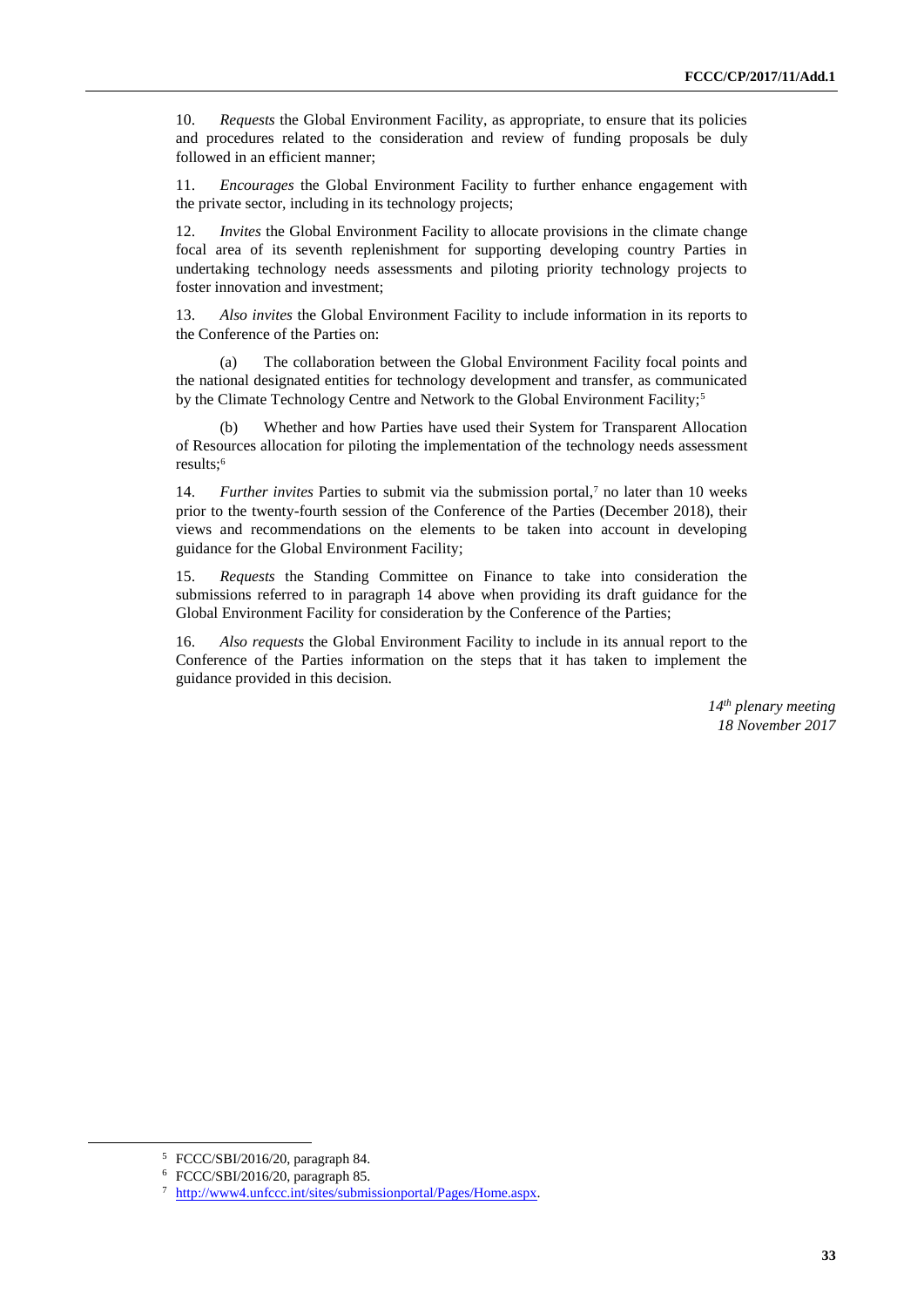# **Decision 11/CP.23**

# **Sixth review of the Financial Mechanism**

*The Conference of the Parties*,

*Recalling* decision 12/CP.22,

1. *Notes* the expert input of the Standing Committee on Finance to the sixth review of the Financial Mechanism:<sup>1</sup>

2. *Takes note* of the efforts made by the operating entities of the Financial Mechanism to enhance complementarity and coherence between them and between the operating entities and other sources of investment and financial flows;

3. *Requests* the operating entities of the Financial Mechanism to continue to enhance complementarity and coherence;

4. *Decides* to initiate the seventh review of the Financial Mechanism at the twentysixth session of the Conference of the Parties (November 2020) in accordance with the criteria in the updated guidelines contained in the annex to decision 12/CP.22, or as those guidelines may be subsequently amended;

5. *Requests* the Standing Committee on Finance to provide expert input to the seventh review of the Financial Mechanism in 2021 with a view to the review being completed by the Conference of the Parties at its twenty-seventh session (November 2021).

> *14th plenary meeting 18 November 2017*

 $\overline{a}$ 

<sup>1</sup> FCCC/CP/2017/9, annex II.